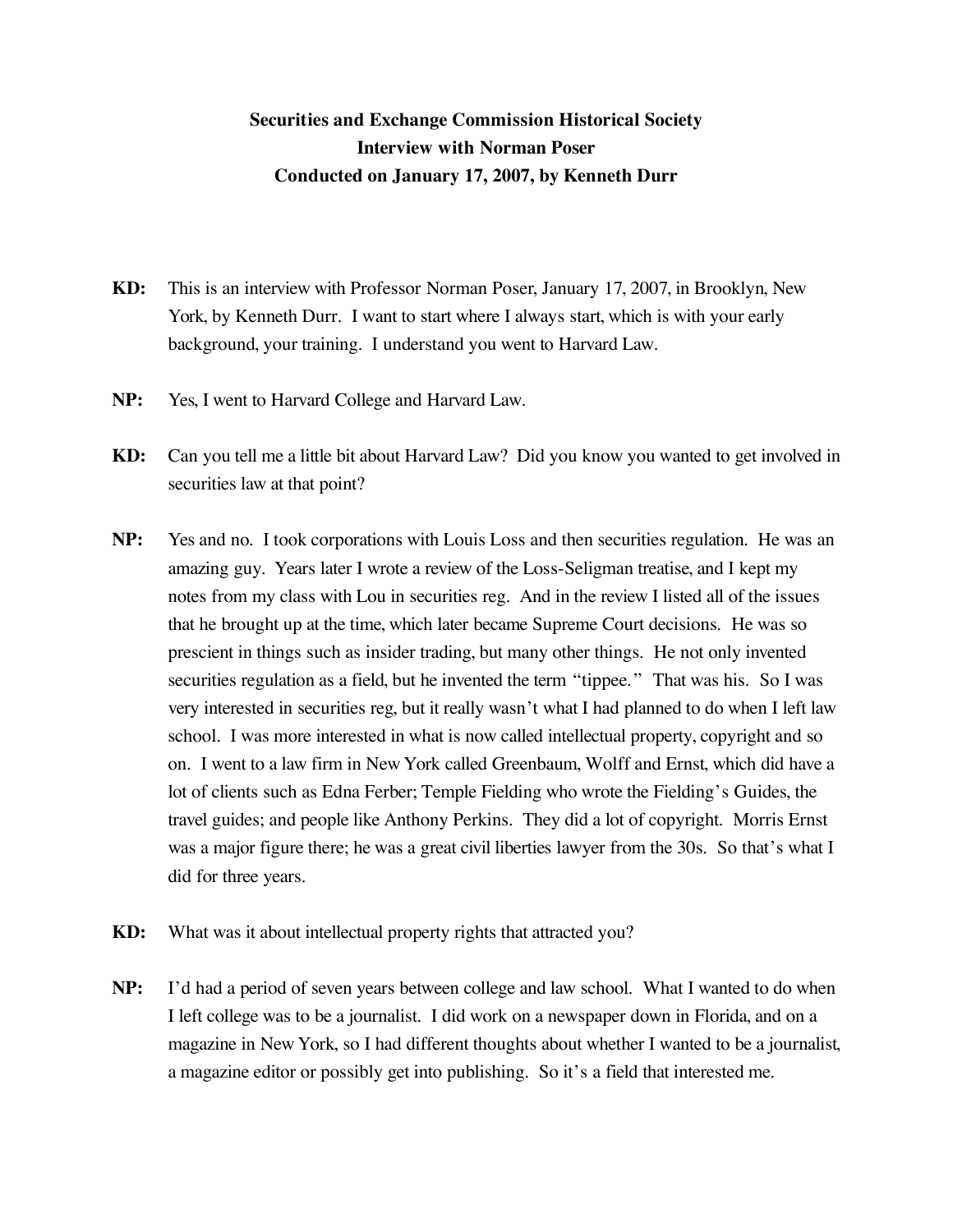- **KD:** But something about the Louis Loss subject brought you back.
- **NP:** Again, yes. It's a little more complicated than that.
- **KD:** Well give me—
- **NP:** I'll tell you what happened. I graduated in '58 from law school. Three years later when Kennedy became president, I thought I'd like to go to Washington. I thought it would be an exciting time to be in Washington with a new President. I'm sure other people thought it would be something sort of like the New Deal, and it was to some extent, new. People regarded the years before, Eisenhower's administration as nothing much happened. That's not really necessarily true, but that's the way we looked at it. So I was anxious to go to Washington, and I interviewed down there with several agencies, including the SEC, but they didn't have too much to offer me. This was, I believe, February of '61. And finally, I got a job with the Atomic Energy Commission in their General Counsel's office. And that took a while because I had to be cleared in order to go there, and it wasn't until July that I actually started working there. Meanwhile, the guy who had hired me had left the AEC, and I got put in a pool in the General Counsel's office, and I hated it really from day one. I thought atomic energy was something new, relatively new—it would be an interesting agency, but it was super bureaucratic, and I wanted out almost from the first week I was there.

And then Dave Silver, who you mentioned, was a classmate of mine in law school and also worked at Greenbaum, Wolff and Ernst for a while with me. So I knew Dave very well. Dave had left to go to the SEC maybe six months or so before then, sometime in 1960. Dave came over one Sunday while I was working for the AEC—would've been in August of '61—and told me about various things that were going on and that a proposal had been made for the Special Study. And, meanwhile, he was working on the investigation of the American Stock Exchange, which was a terrible disaster. They were almost put out of business. And asked me if I – they were hiring. I called Ralph Saul, who was associate director of what was then called the Division of Trading and Exchanges. I got a job with the Division of Trading and Exchanges. I was only at the AEC for two months. I remember one guy, Bob Block, who was the chief counsel of what we call T&E, Trading and Exchanges. I heard that he was very doubtful about whether to hire me because I seemed like somebody who was floating around a bit too much, having only worked for a month or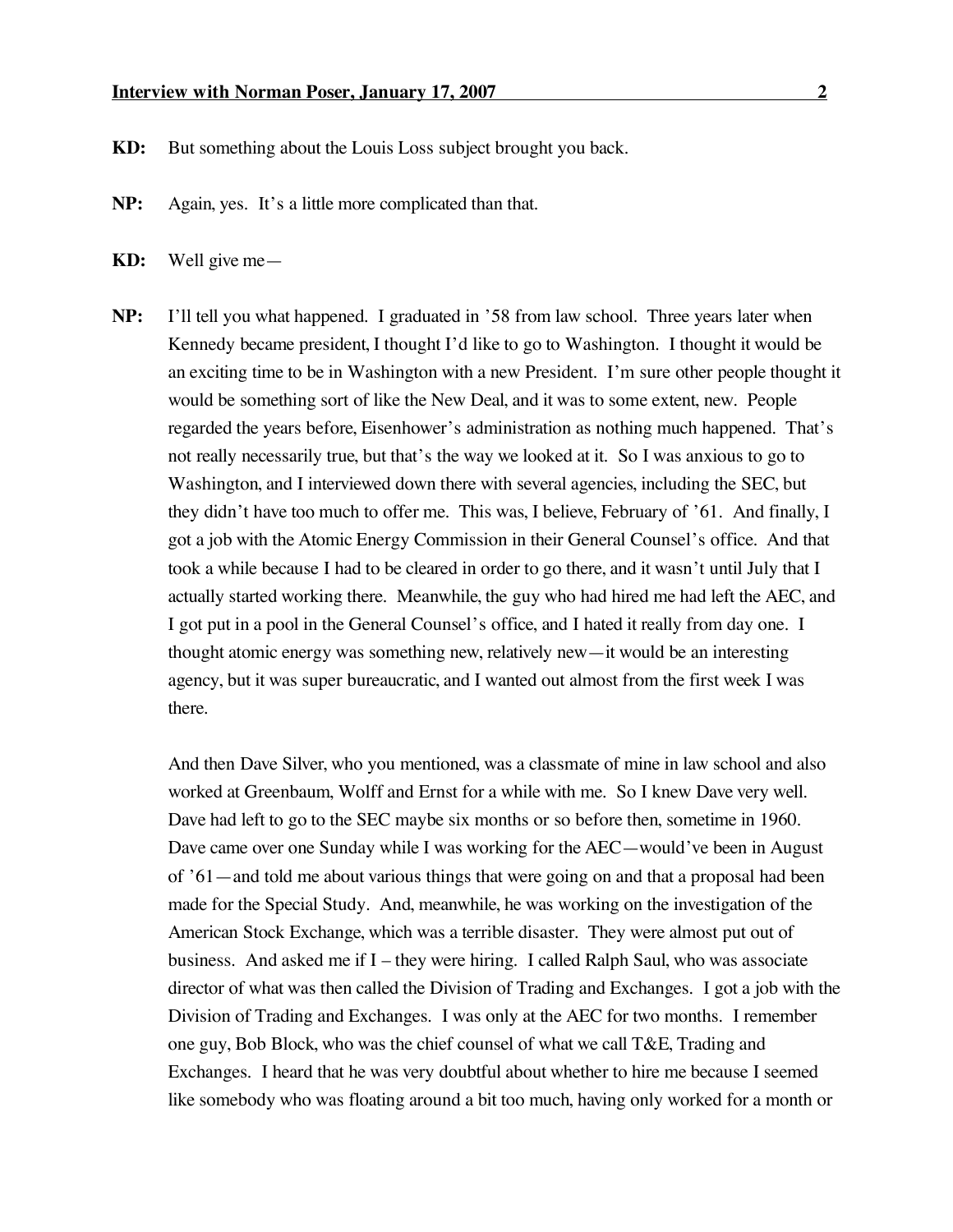two at the AEC. I remember writing a letter—in those days people wrote letters—to a guy called Leo Rosen who had been the partner at Greenbaum who I'd worked for, and asked "what should I do?" It seemed I didn't like my job but I was leaving after a month or two. And I remember what he said. He said "never temporize with an unsatisfactory situation." And so I left, and went to work for the SEC. I had an interest in it, a real interest, but it wasn't just that I went right from law school to the SEC.

- **KD:** That's interesting. That's not what one would guess, knowing that you went to Harvard Law, studied with Louis Loss and things like that.
- **NP:** Yes. And then I remember at that point, Loss had just published what I think was called the Second Edition of his treatise, three volumes. I must have it here somewhere. I lived in an area of Washington called Glover Park which was pretty far from  $2<sup>nd</sup>$  Street where the SEC was, so I would ride the bus every day back and forth which was, I don't know, a 45-minute ride. And I just started on that three volume thing. I started reading about securities law. I'd taken a course, but you know, I wanted to really steep myself in it.
- **KD:** One of my questions was going to be when you first heard about the Special Study, and it sounds like David Silver told you before you even came in.
- **NP:** I don't think the bill had been enacted yet that authorized the Special Study. But I think what he told me was that it was very likely that it would be. And even though I was hired to go to T&E—the Special Study didn't exist at the time—I was slated to go to the Special Study. Ralph Saul was slated to be the associate director of it. So it was clear that that was what I was going to do when I was hired, which was—I think it was September 25, 1961. Yes. And the Special Study didn't really start until early '62, I believe.
- **KD:** So you had a few months to get acclimatized and that sort of thing.
- **NP:** Well, that doesn't really reflect what happened.
- **KD:** Tell me what happened.
- **NP:** We were in the middle of the AMEX investigation. I joined the SEC on a Monday. On Wednesday, Dave and I were on the floor of the American Stock Exchange. I wasn't just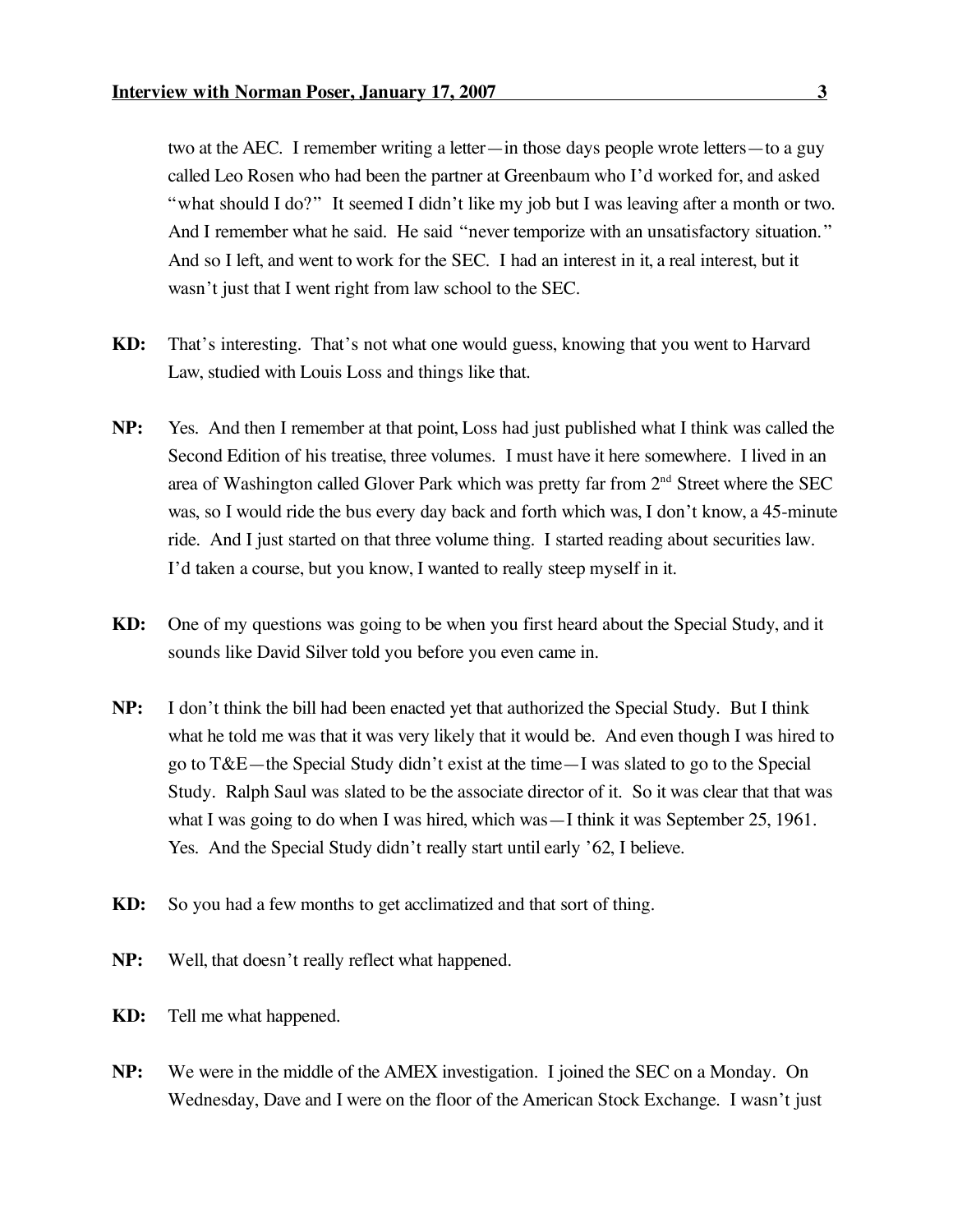sitting around getting acclimatized, I was really thrown into it. And I helped write the report which actually came out the first or second of January of the following year. So I was involved with—not very actively because I was a total newcomer—but sitting there and in hearings. For example, there were three public governors of the AMEX at the time, and one of the questions was what the hell were they doing while all of this, the Re and Re, which you probably know about, and Gilligan Will and some of the illegalities at the AMEX were going on. We took testimony from William Zeckendorf, the real estate mogul, and Mary Roebling who was a public governor. Her claim to fame—she was very rich—was that she was the daughter of the man who built the Brooklyn Bridge. It was around that time that it became known that Ted McCormick had been involved with a stock swindler named Sandy Guterma; they'd gone down to Cuba together. This was in the days of Batista.

- **KD:** McCormick was the head of the AMEX at that time?
- **NP:** Yes, a former SEC Commissioner. He and Guterma, who was the CEOof three AMEX listed companies, had gone down on a sort of gambling, and maybe some other things, trip to Havana. I think Guterma had paid McCormick's gambling debts. I remember we took McCormick's testimony, and that led to his downfall. And there was a group of rebels on the floor of the exchange, particularly a guy called David Jackson, who were trying to clean up the Exchange and prevent it from being put out of business. So that was what I was doing just before the Special Study. And then once Milton Cohen was appointed as head of the Special Study, a staff was brought together, including several people from the staff of the SEC, including some old timers, but some people like myself who were newcomers, and then people from outside.
- **KD:** How did Cohen do this? Did he bring everybody together in a big room and have a kickoff and say here's what we're going to do, and here's who's in charge of which area?
- **NP:** Well, I don't remember that. I don't remember exactly what happened. I do remember the way he organized it, which was that there were several projects and each one had a head. I was the head of one of them but at the same time I was working on some of the others too. I don't remember a meeting of that kind. I think that Milton's way of doing things was not to have big meetings and do that. I think probably he and Ralph would call people in. I think so. I don't have a terribly clear memory of that.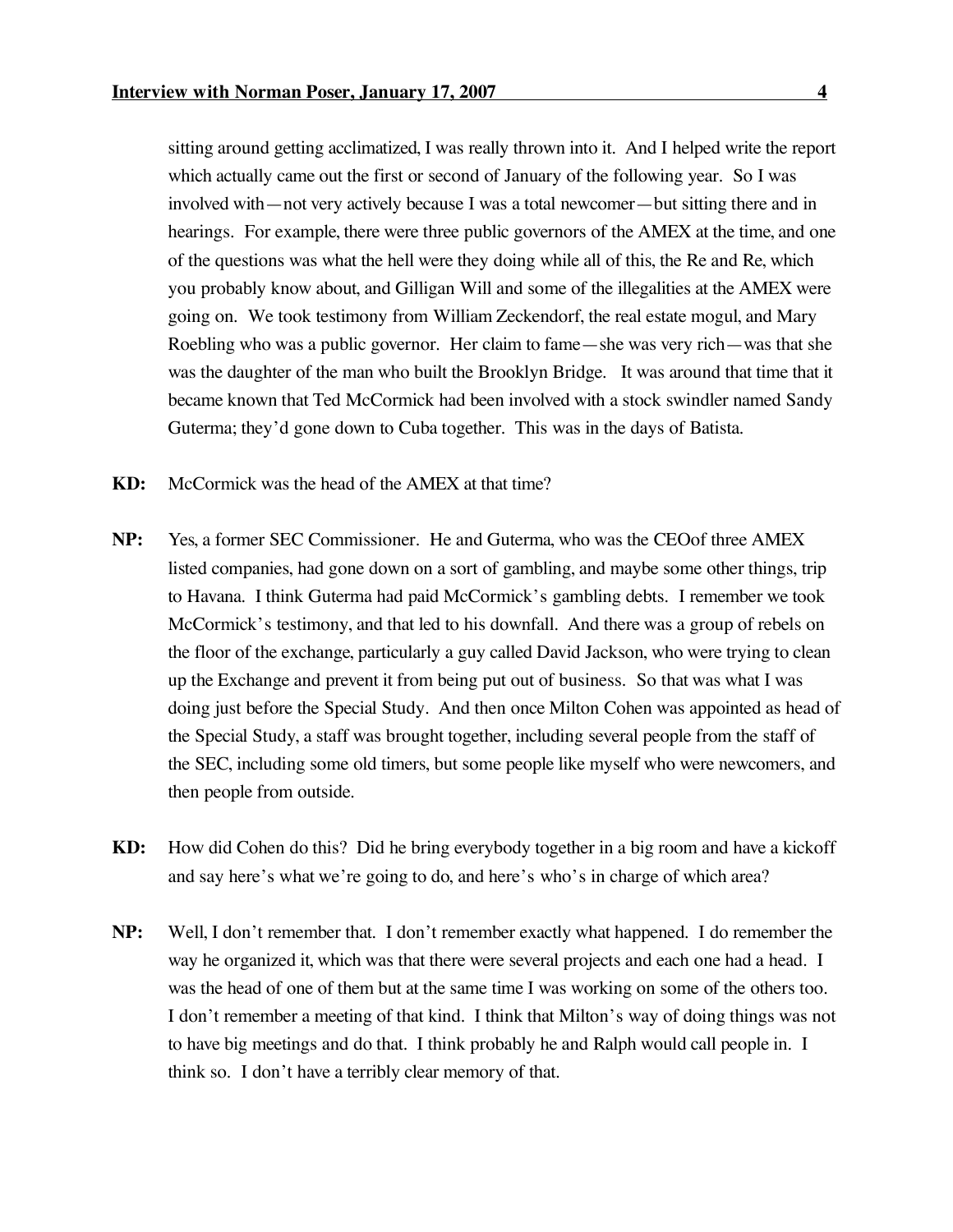- **KD:** Did you have a sense—and the people that you were coming into this project with—did you all have a sense that this was a good opportunity, something you wanted to do as opposed to staying and working on the regular caseload at the SEC?
- **NP:** Absolutely. Absolutely. I think we all, at least I and people I knew, felt that this was a wonderful opportunity in a sense, a personal opportunity, but also an opportunity to really find out what was going on in the markets. Yes. Certainly, there was never a question in my mind that that's what I wanted to do while I was at the SEC. And as I said, it was not a surprise. I mean when I was hired, that was what was contemplated.
- **KD:** Well, my understanding is that one of the opportunities you got was to look at publicity and financial information. Is that right?
- **NP:** Yes, right. That was the project I was the head of.
- **KD:** Tell me a little bit about that kind of work. What were you looking at there? You weren't looking at tombstone ads, I suppose. Were you looking at analysts?
- **NP:** We were looking more at corporate publicity and public relations, financial public relations firms, and how they got paid and their impact on the market. And what we did was we took a few companies, a few situations and did rather in-depth studies of not only the publicity that they put out, but their relationships with public relations firms, and also the trading, so we then went to the brokerage firms and found out who was doing the trading. One of the really interesting parts of this was that—I forget how this began, but there was a company called Technical Animations. They were over the counter, and since this was before 1964, they did no filings or anything. Only exchange-listed companies had to file. We started looking at the publicity it was putting out. As I remember, what we were trying to do was to link up publicity with the trading and the market price of the stock. And, of course, we were also trying to see whether some of the insiders who didn't have to report because they were over the counter companies—didn't have to report on their own trading—whether they were trading and whether the financial PR people were trading. And this company—as I remember there was no publicity really. And yet the movement of the stock was quite pronounced. And then we decided well, let's—I was working with a guy called Ira Pearce—have you heard of him?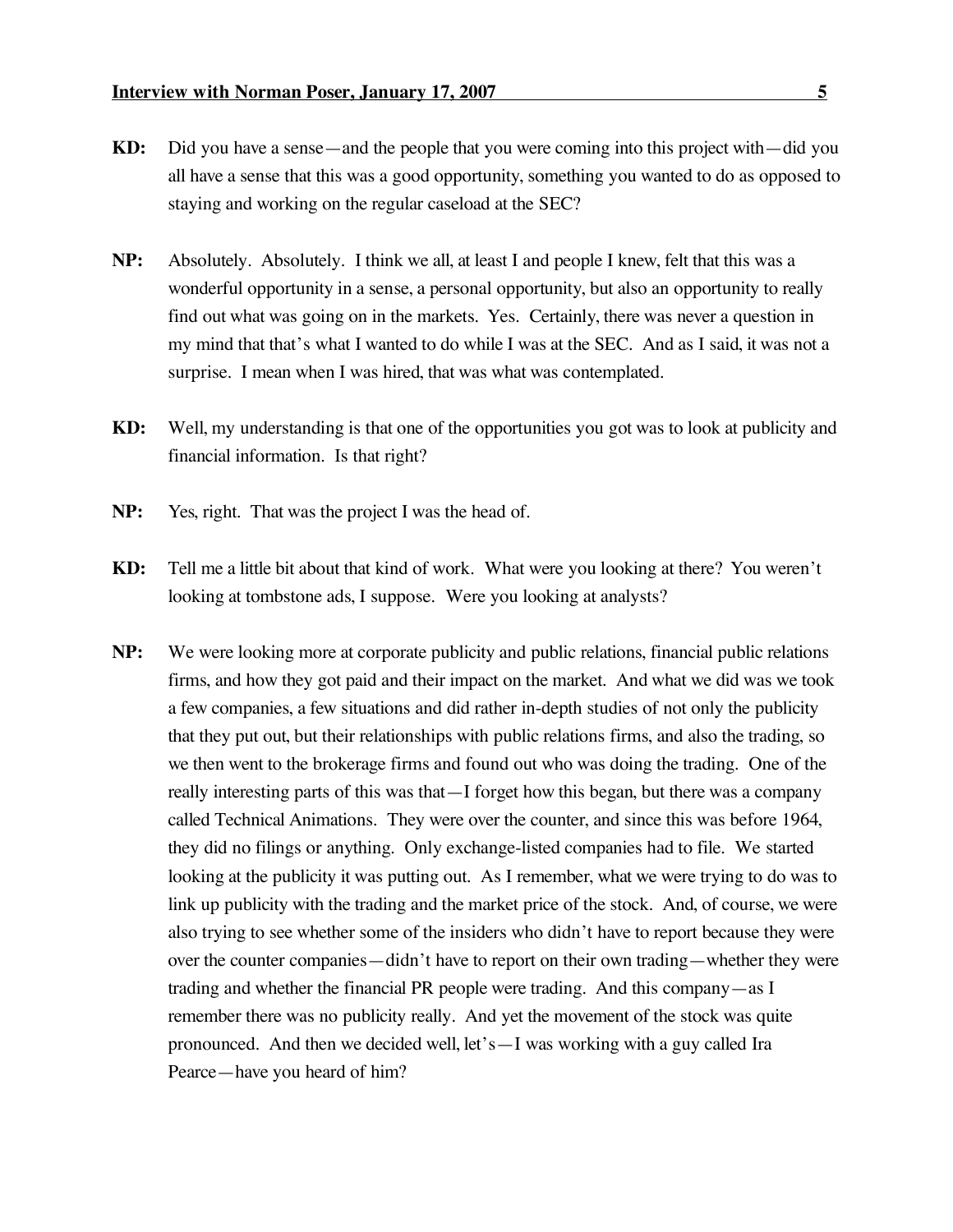- **KD:** I haven't.
- **NP:** Ira remained a long-term staff member of the SEC, wonderful guy, and we were looking at the trading. And we noticed that there was a pretty nice article about the company in *Time* magazine. Then when we got the trading, we found that the business editor of *Time* was trading. Then we went on and found he was trading through a certain firm, a very small New York Stock Exchange member. And so we then got all of their trading, and we discovered that a whole coterie of people were all trading in this stock. And then we found out that it wasn't the only stock that this was happening to: that the guy from *Time*—his name was Purtell, he was the business editor of *Time*—that he was putting out a very nice article about mostly small, unknown companies that were traded in the over-the-counter markets. But before they did that, this whole group of people bought stock in the company. And then when the *Time* magazin*e* thing came out, then they were selling, they called it scalping. And, actually, this was something which many years later was being done at the *Wall Street Journal*, and led to…
- **KD:** Foster Winans.
- **NP:** Foster Winans. But this was really the same thing.
- **KD:** Yes.
- **NP:** And interestingly, though, to my knowledge, there was never any discussion even at the Commission about bringing an action against him. The only question was, were we going to put it all in the Special Study. And the answer was yes. It's all in the special study. And as a matter of fact, a guy called Murray Teigh Bloom wrote a book a few years later called *From Rogues to Riches*, and he has a chapter about that episode.
- **KD:** I'll have to look for that one. I haven't seen that one.
- **NP:** Yes. And I questioned this guy Purtell, and some of the testimony is in the book. So that was one of the cases. Another one was Barchris, which later became a *cause celebre* and huge—it was a company that made bowling alleys about 1960, I guess, when pinball machines were invented. Instead of having guys down there setting up the pins, you know, it became the hot industry at the time.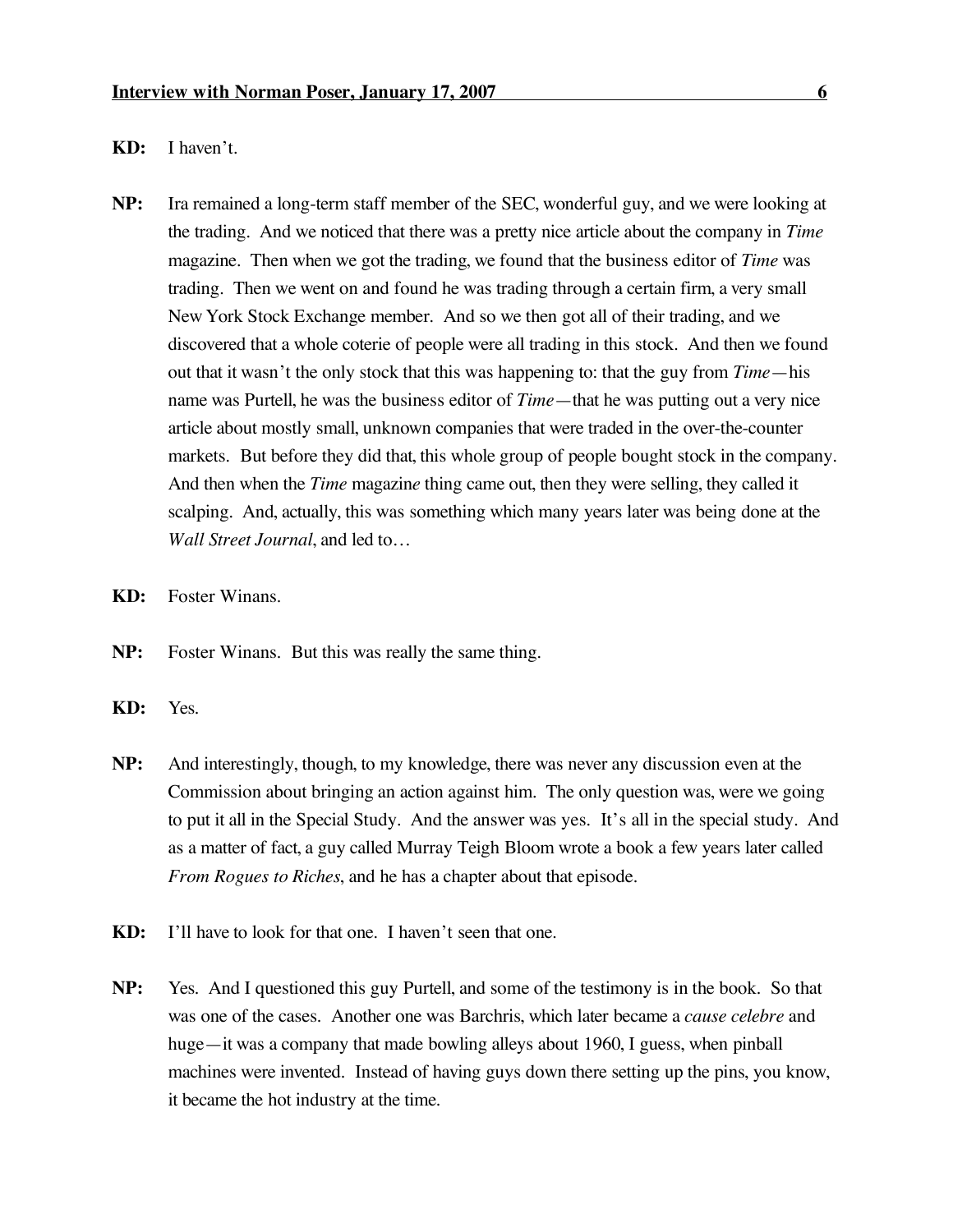And it led, later on, to a—which I had nothing to do with—about four years later or six years later, a major case which is still being read. I teach it in my course about the liability of different kinds of people, such as underwriters and attorneys and so on. But that was one of the situations with them putting out totally false publicity.

- **KD:** So you were really looking at insider trading in a way when you were looking at—
- **NP:** That wasn't the real focus of it. That Purtell case really was a kind of insider trading situation, but it was more about false publicity. And one of the firms was—Tex McCrary was very much involved. I don't know, this is real old stuff.
- **KD:** Oh, I've heard the name. He was one of those larger than life entrepreneurs.
- **NP:** Yes. He was retained by one of the companies. And it's all in the Special Study. It's a short chapter. It's chapter 9 of the Special Study. It was not really in any way the center of what the Special Study was doing, but I had a lot of fun with it and I was very flattered once when at a Commission meeting, Bill Cary, who was then the chairman, said that that chapter was a tour de force [laughter]. But people like Gene Rotberg and Dave Silver, what they were doing was so important and really so future-looking at the whole structure of the industry, fixed commission rates and so on. I got involved in that to some extent, and also more with the self-regulatory role of the New York Stock Exchange. I was very much involved with that. But the publicity thing was sort of my baby.
- **KD:** So you, essentially, got to write that chapter. Is that the way it worked?
- **NP:** Yes, definitely.
- **KD:** Okay. And I assume that Milton Cohen and others might have dipped in and done some editing or something like that?
- **NP:** Oh, sure. Sure. And Dick Paul, who was the chief counsel of the study, who died many years ago, when I took Purtell's testimony in New York, he came up with me, but he just sat there. He let me do the whole thing. And I remember him asking me about writing it. And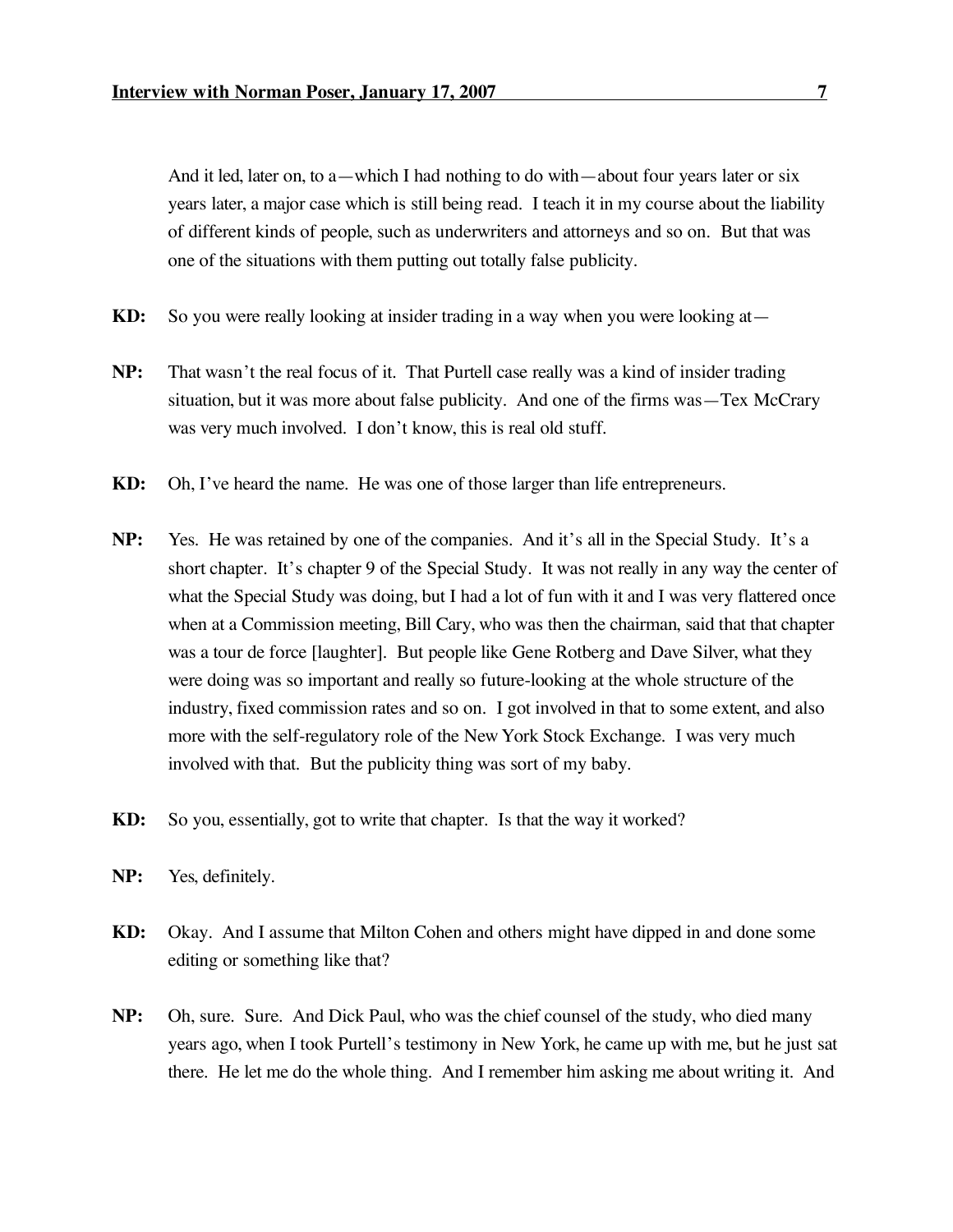I said well—I was very young, I wasn't that young. I was 30 but I feel that I was very young then, now I feel I was very young.

- **KD:** Of course.
- **NP:** And I remember saying to him "Well, you know I'm just going to go ahead and write it." He said "You can't do that." He said "You've got to really organize and outline everything you do." This is what I tell my students now.
- **KD:** Of course.
- **NP:** So, yes. Certainly, I got editing.
- **KD:** You talked about actively investigating the exchanges. At least you did that a little bit with Dave Silver.
- **NP:** Quite a lot.
- **KD:** I guess you used subpoena power to do some of this. Is that right?
- **NP:** I don't remember that we did. I think we went up there and we went through their records. We went through all the customer complaints. We talked to the people, particularly the head of the department of member firms there. I don't remember that we had to use subpoena power. We used it, I think, a few times in my investigation because there we weren't dealing with regulated people. But I don't know that we ever had to with the stock exchange. I think they were cooperative in the sense that they knew we could go through all their records and they did.
- **KD:** They had good reason to be cooperative, I guess.
- **NP:** I think so, yes.
- **KD:** Well, essentially, you're doing two things. You're doing this in-depth study, I think you said to see how it worked, to see what the securities industry was really like. On the other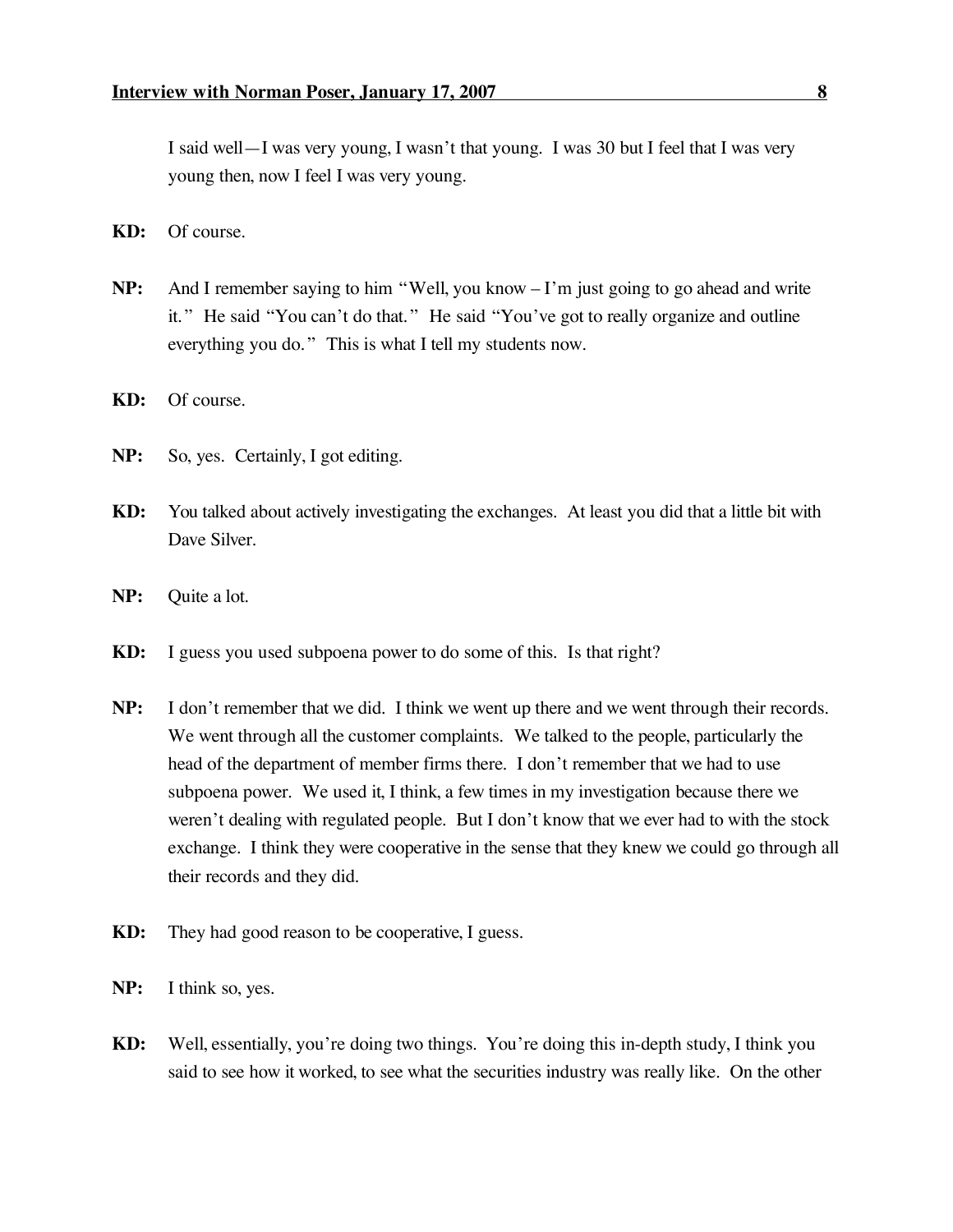hand, you're also providing some set of recommendations: "Here's where we think it should go."

**NP:** Yes.

- **KD:** Looking back, which one of those functions do you think ended up being the most important?
- **NP:** I think the first. I think really understanding what was going on, say in the area of commission rates, in the area of the relative autonomy of the stock exchanges, I mean the recommendations were important, but I think that being able to know what was happening. I think the Special Study is still cited even after over 40 years for what it found out. And I mentioned Gene Rotberg and Dave as two people who were particularly prescient. They really understood things, and they also understood or felt that the way things were at the time wasn't necessarily the way things had to be. And also, that, for example, on fixed commission rates, that the fixed commission rate was really full of holes and rebates and so on. Gene was very much involved with that, but he was also involved with the new issue market. I think he was head of the study of the new issue market. And the recommendations for changes in the law—for example, in the new issue market—were very, very minor. As I remember, the only legislative change, which was in the 1964 amendments, was that while you had to deliver a prospectus for 40 days after the issuance; if it was a new issue, it was 90 days. My recollection is that was the only legislative change in that area. The big legislative change was in bringing the over-the-counter market into the whole disclosure situation, what was then called Freer- Fulbright, because Senators Freer and Fulbright had introduced a bill some years earlier that would've done that. And so we called it Freer-Fulbright. That was the main change in the law. I don't minimize that at all because I think it was hugely important. But I think that the changes in the structure of the industry, particularly the abolition of fixed commission rates, that didn't happen until the seventies.
- **KD:** Right.
- **NP:** But it was the study that got it started. And then in, I think in '68, Gene Rotberg he was still at the Commission then - began hearings on the subject. But it was a long process started by the forward-looking people at the study. And here I mention them—I don't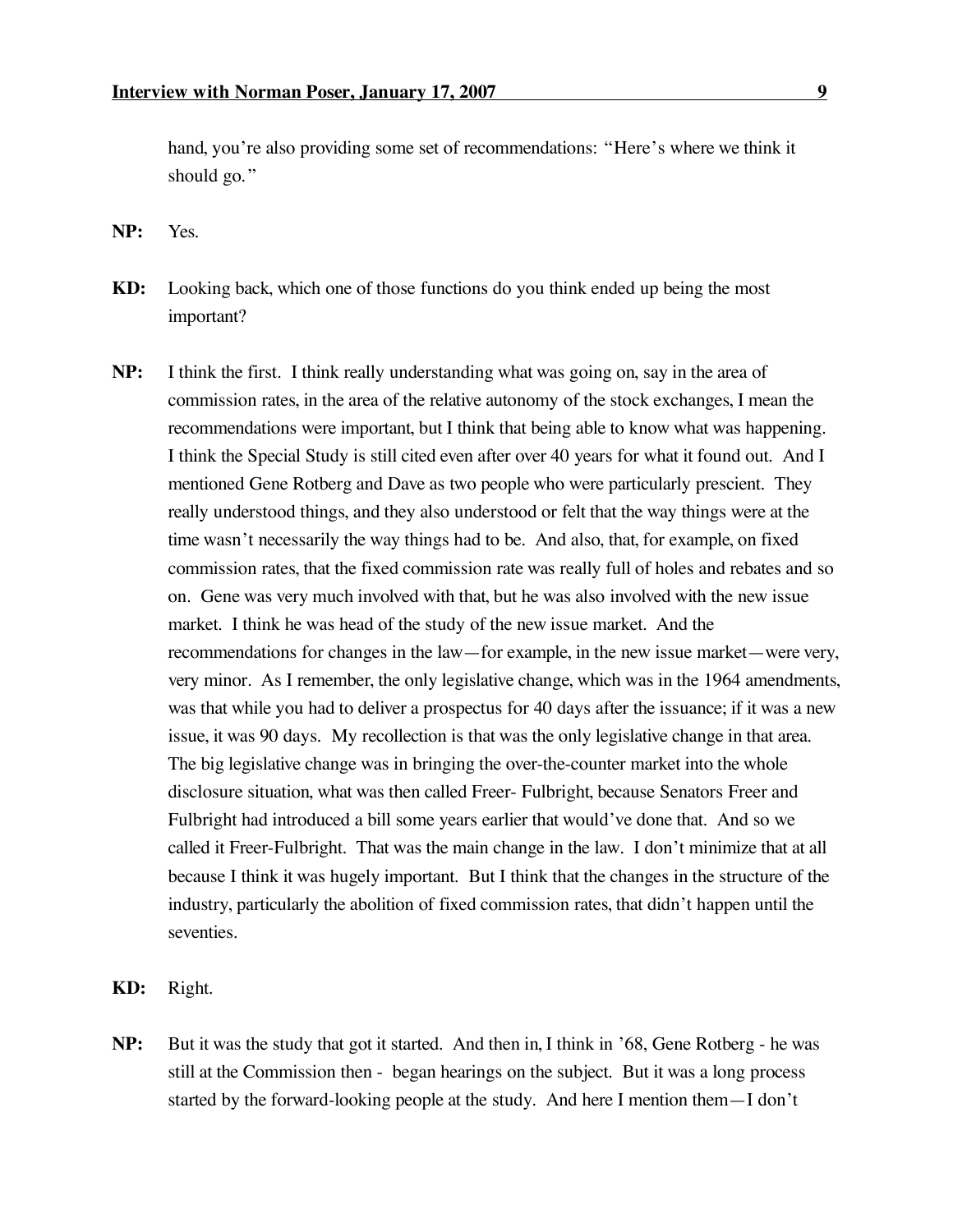mention Milton but of course Milton was behind it all. Milton was very, very conservative. He didn't want to go too fast or too far. He had a real sense of what was practical. And I think that's probably true of that period that people weren't willing to make enormous changes. They said "we want to do things slowly and get them done." I think that was the atmosphere of—at least what I knew of the Kennedy years. And in mentioning people, Cary is one of the greatest men I ever knew, Bill Cary.

- **KD:** Did you get to meet him?
- **NP:** Oh, yes. I knew Bill. I call him Bill, but I didn't know him as Bill. There's nobody I can think of that I have so much respect for. He was straight as an arrow. I'll just give you one little thing. One other aspect of my career was going down to Brazil and so on. And that was after I left the Commission. No, it wasn't after I left the Commission. It was just before. Cary had gone back to Columbia as a teacher in '64, and Manny Cohen became Chairman. When I came back in '66 I was still with the Commission. I really was thinking about getting into teaching, and I went up to see Bill Cary because he offered to help me if he could in getting into teaching. He told me to bring my resume with me. Now when I was at Harvard College, I was on the *Crimson*, the daily paper. And we called ourselves *Crimson* editors, or to shorten it, "Crimeds," we called ourselves. And so on my resume, I wrote *Crimson* editor, which was technically right. And Carey looked at my resume, and he said "Were you *the* editor of the Crimson?" I said "No. Actually, the editor of the *Crimson* was called the president. We called him the president. There was a president and a managing editor." And he said "You can't put that in your resume." He said "Regardless of what you called yourself, that's misleading." That's just an example of the way he thought.
- **KD:** Yes. No cutting corners whatsoever.
- **NP:** Absolutely.
- **KD:** With what would otherwise be a pretty normal kind of resume approach. [Laughter].
- **NP:** Yes. I wasn't trying to deceive anybody, but—
- **KD:** Putting your best foot forward, so to speak.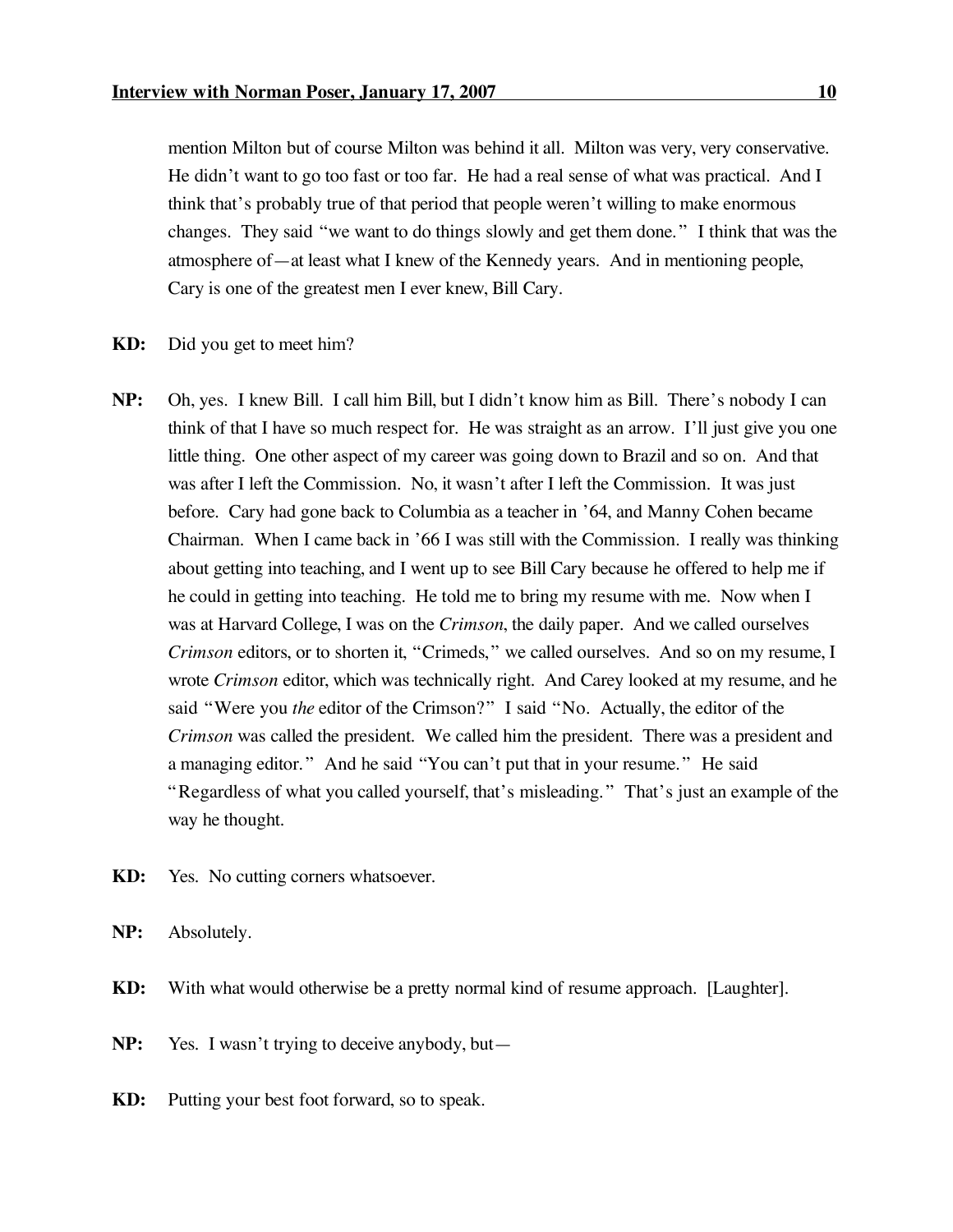**NP:** Right.

- **KD:** Well, you got right to what I wanted to talk about, which was the leadership of the Special Study. And you talked about the fact that Cohen and Saul might work with people on an individual basis, but I guess there wasn't a lot of hoopla—rallying folks around this project.
- **NP:** What do you mean?
- **KD:** Well, I talked about the idea of a meeting, getting people together. I get the sense that really it was more folks working together on a one-on-one type of basis.
- **NP:** I think so. There must've been meetings, but I don't really remember. Milton was—how should I describe him? He was very, very down to earth, very, very practical. You always felt that—I don't know whether he had a sense of humor or not, but he didn't engage in it very much, if he did. [Laughter]. He was very much focused on what could be done, and he got it done. And he was tremendously effective. Clearly the success of the Special Study as a real lasting document, which I think it really has been, was due mainly to him, to his way. He certainly kept tremendous control over the study. I remember there was a guy—he was, needless to say, perhaps, a tireless worker. And we would have to turn in to him reports on what we were doing, and drafts. And he went over everything. And some of those drafts were very, very long. And there was a guy, really great guy, later became a litigator with the Milberg Weiss firm, his name was Richard Meyer, I think M-E-Y-E-R, I think, or Meyers. And Rich Meyer wrote a report, and he was a little bit of a wise guy. So in the middle of one of these gigantic reports, he wrote something, whether it was obscene or funny or something, it had nothing to do with the report, to see whether Milton would catch it. He did. [Laughter].
- **KD:** Just testing.
- **NP:** Yes.
- **KD:** Well, just a little bit more on the Special Study. Of course, while all this is going on, you've got the Commission, and you talked about Cary, but how about the rest of the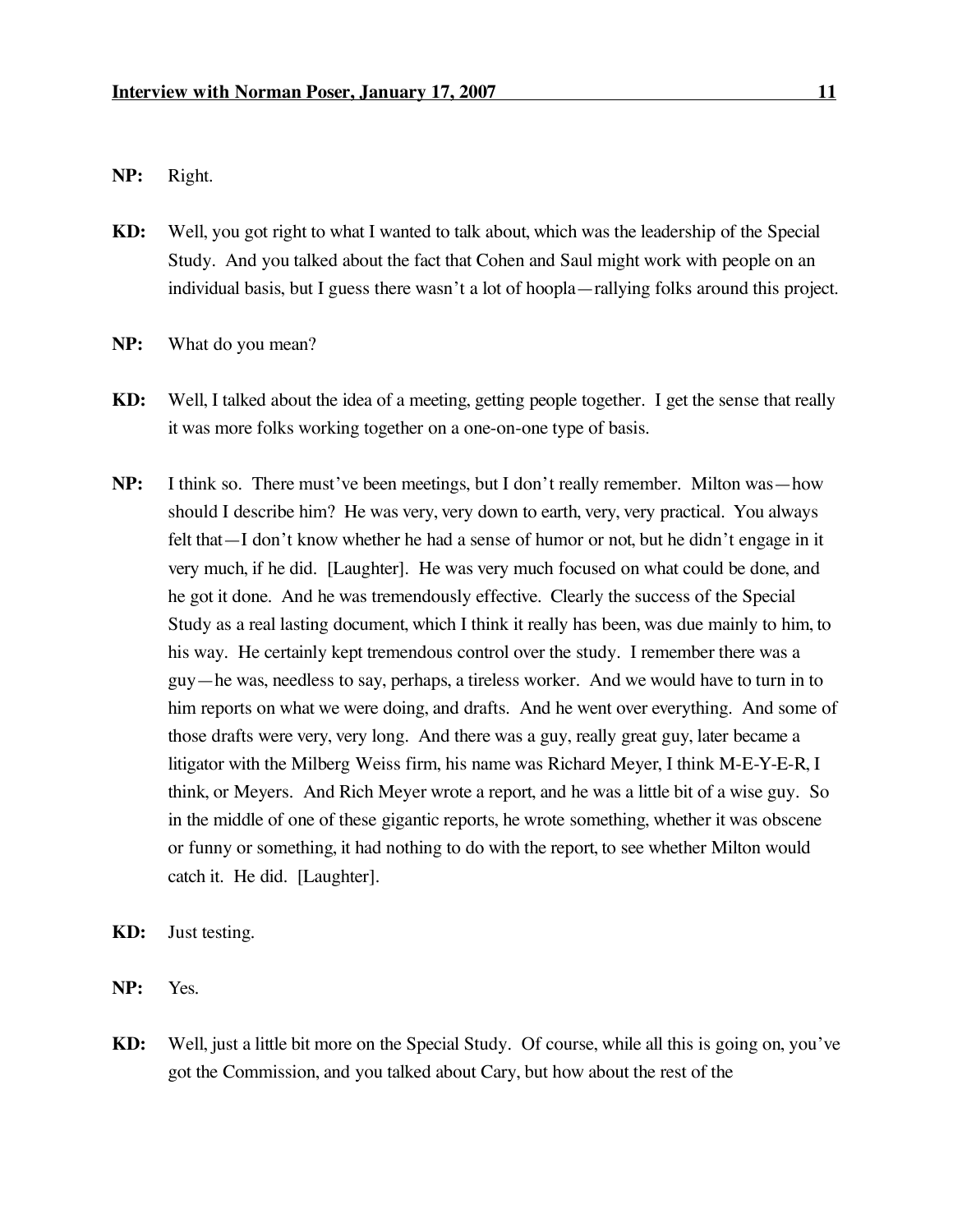Commissioners? Was there any sense that they were engaged in this process or interested in this process?

- **NP:** Oh, I think so. I mean you had on the Commission, unlike commissions in more recent years—well you have Annette Nazareth now, who's a former staff member, or Harvey Pitt who worked his way up through the Commission to be General Counsel long before he became Chairman.
- **KD:** Right.
- **NP:** But somebody going from the staff to the Commission, or somebody spending years on the staff, and then going on the Commission, that was much more common then than today. So from '61 till the time Cary left and afterwards, you had Manny Cohen, who was on the Commission from '61, you had Barney Woodside, who was on the Commission the time I was there. So you had two Commissioners who were professional staff members, had been. Trying to remember who the others were at the time. I have a picture on the wall here of the Commission. Let's see. That's a little later. There's Barney Woodside. This is later when Manny Cohen was Chairman. And they were really interested. At least that's my recollection. During that time, I didn't really have much connection with the Commissioners because I wasn't one of the top people there.
- **KD:** Right.
- **NP:** I was on a level of what they call senior attorneys, although I wasn't very senior. But I wasn't one of the directors so I don't remember very often going up to the Commission table, but I did sometimes because part of what we were doing was the follow-up of the AMEX report in '62 and maybe '63. But that was assigned to a guy who was also a classmate of mine in law school named Arthur Rothkopf. Arthur became the liaison between the Commission and the AMEX, the new administration of the AMEX, a guy called Edwin Etherington who became the president of the AMEX. But I'm really not answering your question. Although I'm not really the right person to ask, my recollection and impression is that the Commission really was involved with it. And quite a few people from other departments, divisions of the Commission did work on the Special Study, like Mike Eisenberg, and I think Alan Levenson, who was head of Corporation Finance. He died. I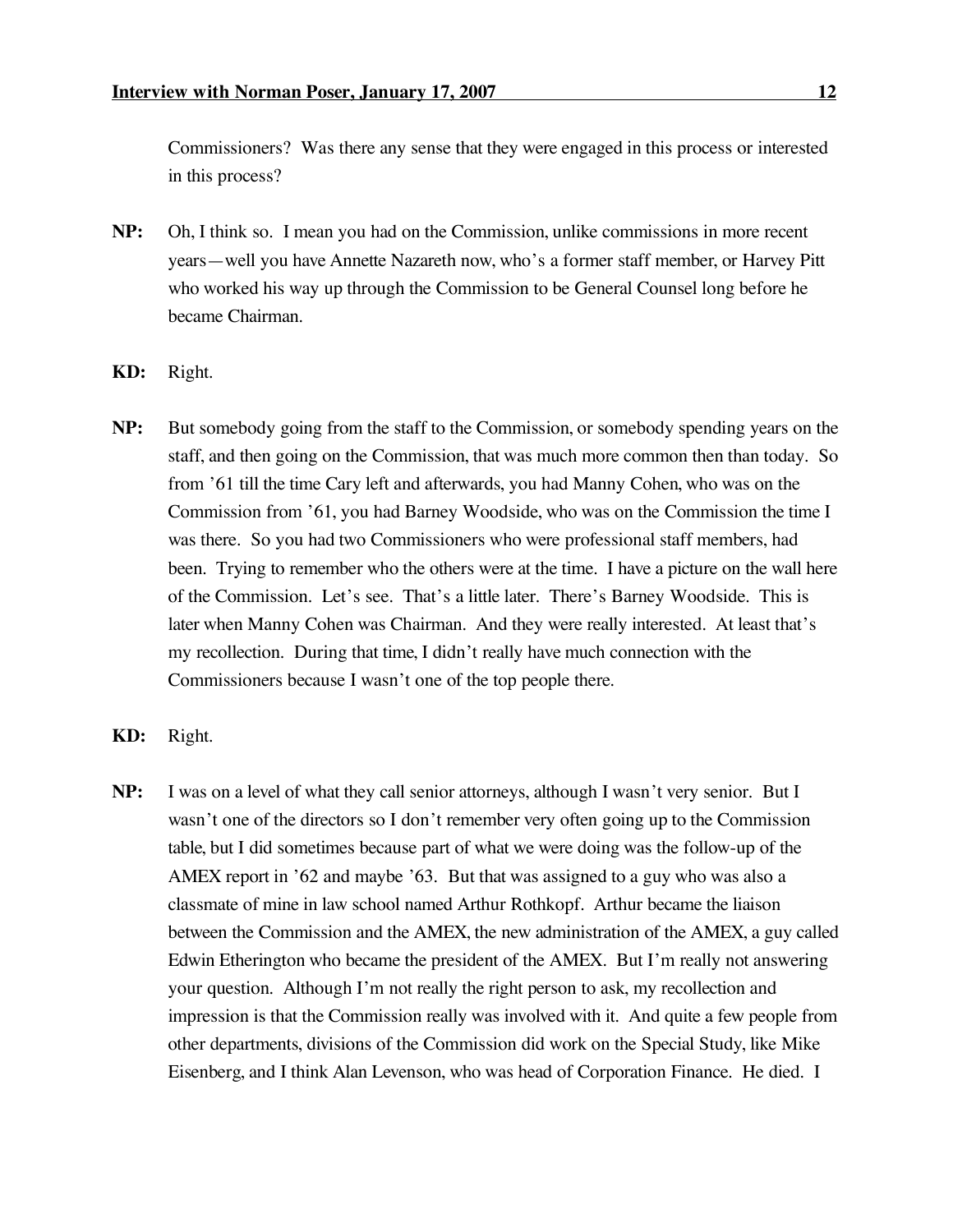don't know whether you know, but he died a few years ago. Mike Eisenberg went back to the Commission and worked there for a number of years, and now he's retired from it.

- **KD:** Well, you're getting to the last question I asked.
- **NP:** Yes.
- **KD:** Which is, maybe it's just because a lot of the folks are still around, but it seems in retrospect that there must've been a lot of young people, relatively young people, working on the Special Study.
- **NP:** I think most of us were.
- **KD:** Yes?
- **NP:** Yes. Cary and Milton Cohen did bring in other people as consultants and so on, but they weren't old. Walter Werner was brought in, he later became a professor at Columbia through—I think Cary had something to do with that. And then there was a guy called Bob Leavell who was a teacher from the University of Georgia, and another guy who was at Michigan, but I've forgotten his name. But they were people, maybe they were 40, but they weren't much more, and maybe they were even less, maybe they were younger. I was in my early 30s then. But it was a young group, yes.
- **KD:** Do you think there would have been any implications to that, that that could have helped make the study, perhaps, more effective or more adventurous?
- **NP:** Well, I think it was a bunch of people who were very enthusiastic and— people I keep mentioning, Dave and Gene Rotberg—who weren't hampered by having a long history at the Commission and having an institutional interest in leaving things the same. I mean Gene had been with the Commission with Corporation Finance, but I don't think for very long. I think Gene is younger than I am. He was a young guy too. But you're right. It was something; I haven't really thought about that. On the other hand, Ralph Saul was older. He wasn't that much older, but he was probably 40 at the time, and Milton Cohen was a veteran from the 30s. He'd been involved in administering the Public Utility Holding Company Act back in the late 30s. So he was older. But by and large the staff was young.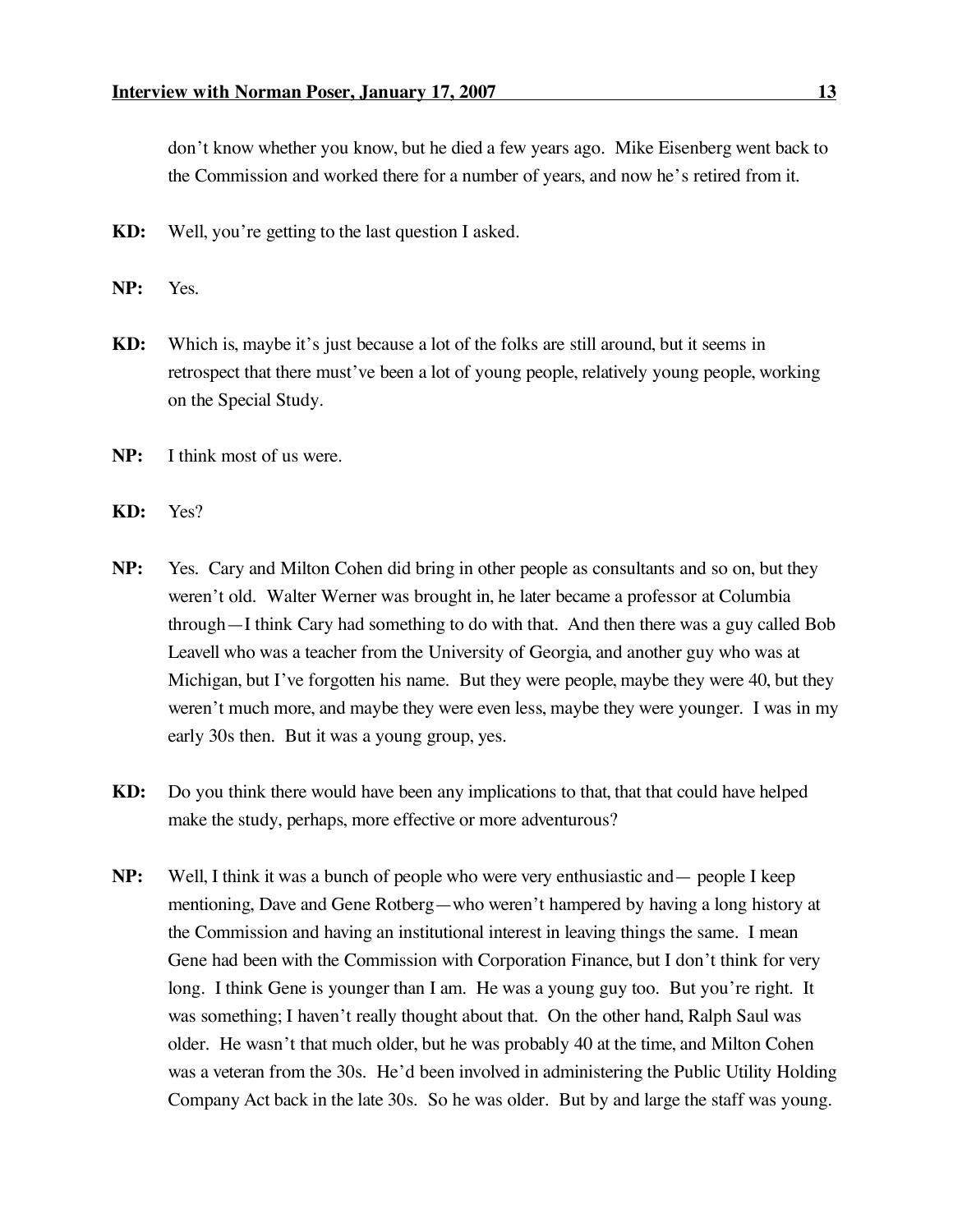It was largely lawyers. It was all men, no women. There was one woman, Helen Steiner, who was an economist. She was the only woman professional on the study, but that was considered normal in those days.

- **KD:** Let's take you out of the study and back into the Division of Trading and Exchanges.
- **NP:** Okay. By the way, they changed the name of it around that time because it wasn't just exchanges, and it became Division of Trading and Markets.
- **KD:** Who was the director?
- **NP:** Ralph Saul was the director. Phil Loomis had been the director. When I came in, Phil was head of the T&E. Phil, at some point around then, became General Counsel, and I remember meeting with him and some others on the question of Purtell and what to do about that, and they weren't happy. They weren't happy with the fact that they might have to come up against *Time* magazine. It was clear that they weren't happy, but to do them credit, they didn't quash this thing. If you look at the Special Study, you'll see it's all out there, that episode. But Ralph became head of the Division of Trading and Markets after the Special Study, and then they set up a group, which was called the Division—they divided it into two parts, it was Division of Enforcement, which was under Irv Pollack, I guess, and then Stanley Sporkin succeeded him. And it wasn't a division, it was an Office of Enforcement. This was all about 1970 or '71. Bill Casey, when he became Chairman, reorganized the staff. But at that time, there was the Division of Trading and Markets. It had an enforcement department and a regulation department. Arthur Rothkupf became head of regulation, but that only lasted a month or two because he was asked to go to the Treasury Department when the Kennedy Administration adopted what was called the Interest Equalization Tax, which had to do with avoiding capital leaving the country. I won't go into it because I don't know that much about it, but it created the Euro Bond market.
- **KD:** He was trying to combat what was creating the Euro Bond market—the capital flight of the 60s.
- **NP:** Yes. Well, I'd better not talk about it.
- **KD:** Yes, that's fine.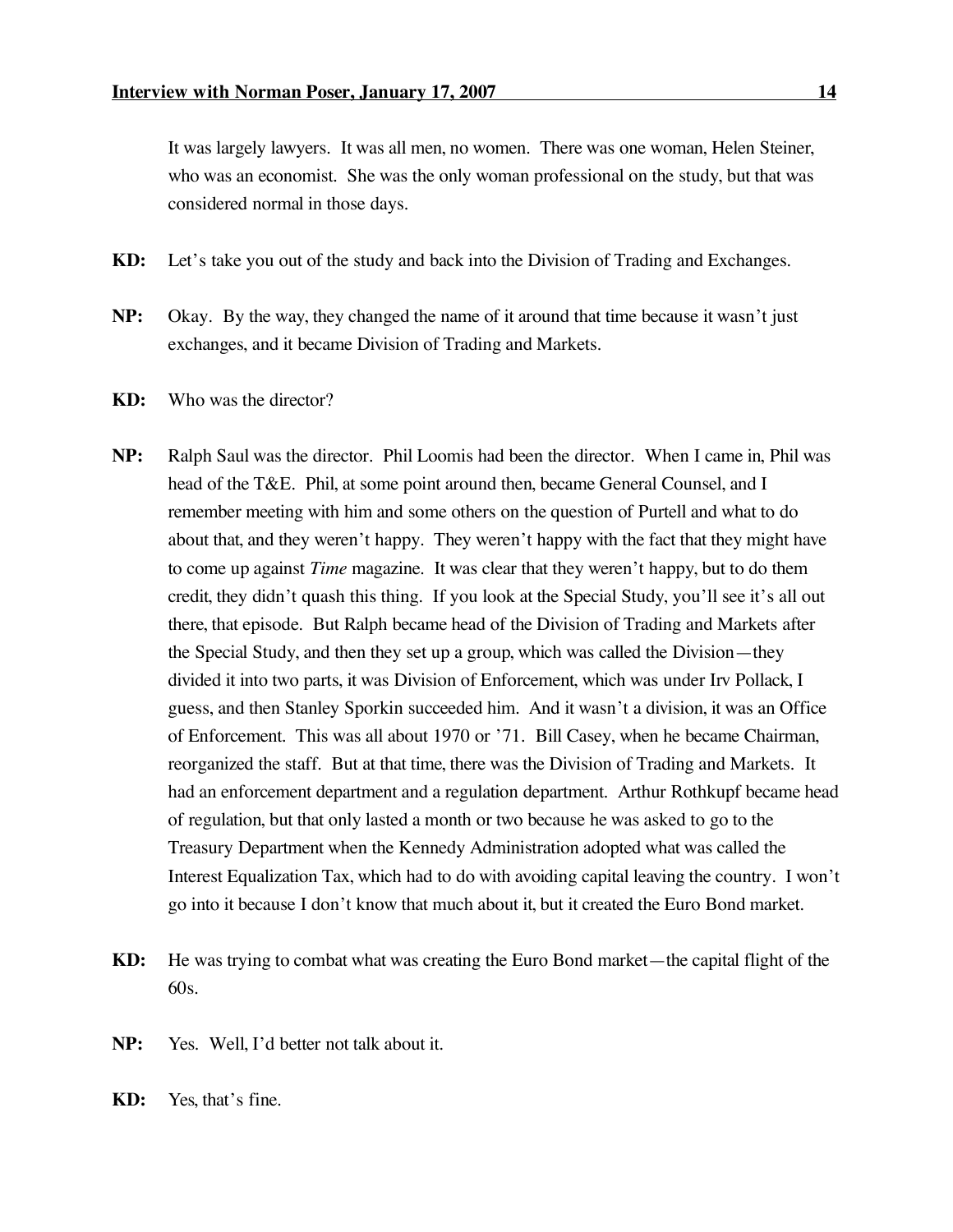- **NP:** But the point was that at Arthur Rothkopf's leaving, I succeeded him. For a few years I was head of that office. And that was the predecessor of what is today the Division of Market Regulation. Our job was to oversee the self-regulatory organizations, to get involved with rule making. We also were involved with market surveillance, keeping an eye on the market. I'll tell you a story about that in a minute. So we then created the first time that there was any real system for overseeing the stock exchanges, the NASD. Before that it was nothing. So we put into effect regular inspections of the exchanges. And Marty Moscowitz, I think he died, but Marty who was one of my deputies or assistants. He particularly was involved with the NASD. He more or less did that and I was more involved with the stock exchanges and participated in a number of inspections in the New York Stock Exchange, AMEX and so on.
- **KD:** So this is where you're getting into the structure of the market being your area of expertise?
- **NP:** Well, no. I wouldn't say that. It was more making sure that the stock exchanges did their job of regulating their members and protecting the public. I was not really too much involved with the structure of the markets. I think Dave Silver—I think his job was assistant to the director. He was not in the line of command, but I don't think Dave had anybody technically working for him. But he, and I think maybe Gene Rotberg—I don't really remember what Gene was doing in the 1963 to 1968 period. But my work was more supervisory over the self-regulatory organizations.
- **KD:** Did you have any serious challenges in that time period, or were the self-regulatory organizations sufficiently chastened by things?
- **NP:** No, I wouldn't say they were chastened. Actually, the powers of the SEC were very limited. For example, a stock exchange could adopt a rule without having to ask permission of anybody. And we put in a rule, it was called Rule 17a-8, I believe, which merely said that they had to give us a certain amount of notice if they were going to adopt a rule. It wasn't until 1975 that the SEC was given the power to disapprove a stock exchange rule.
- **KD:** Is that the Williams Act?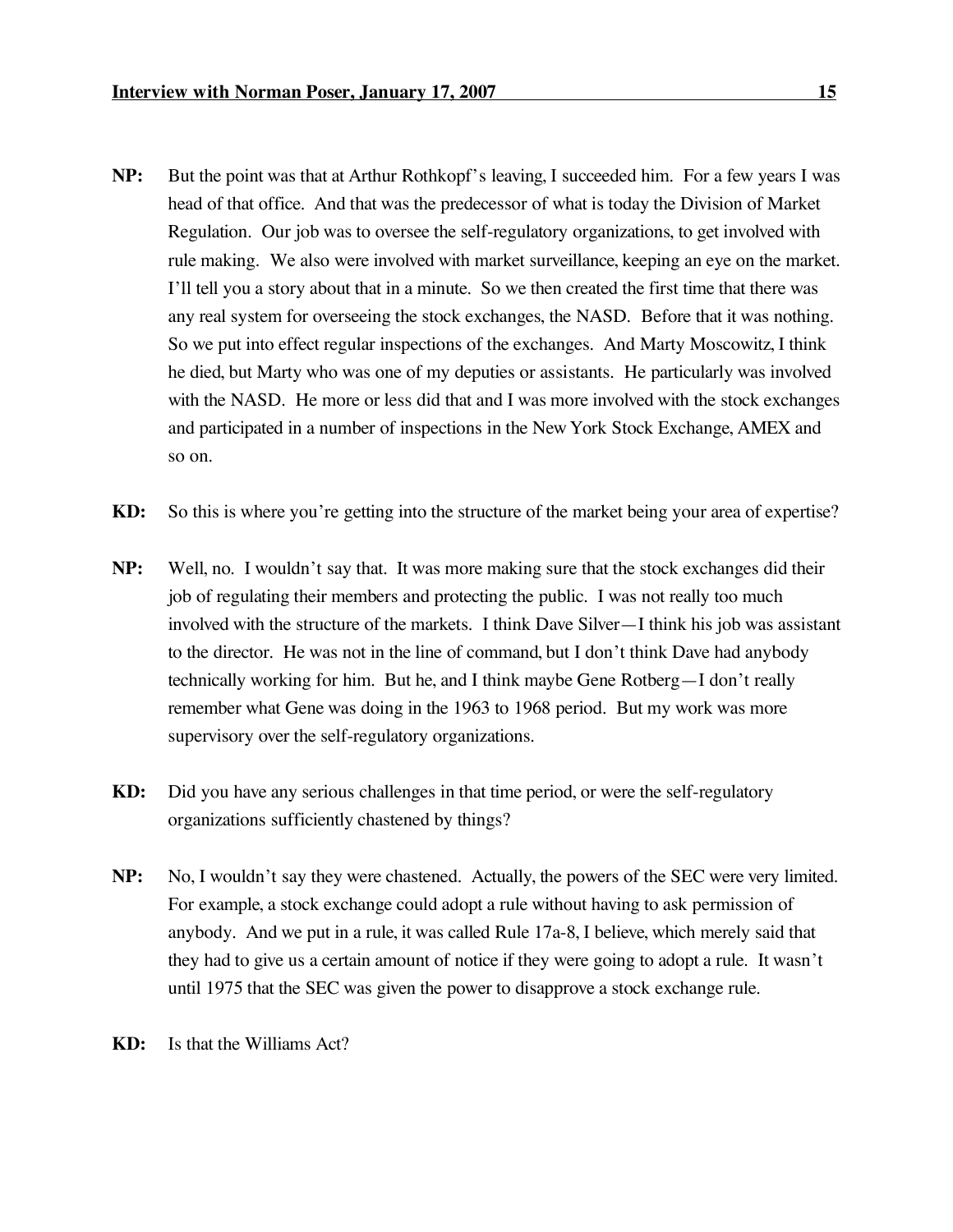- 
- **NP:** No, the Williams Act was tender offers. The provisions that I was talking about were amendments to Section 19 of the Exchange Act.
- **KD:** Okay.
- **NP:** The stock exchanges weren't chastened. They were very independent. And when we did get involved with the whole commission rate question they said we're not going to do what you want us to do. It took years of work and hearings before all of the realities of what was going on came out, but that was after I'd left the Commission.
- **KD:** What did you want them to do about commission rates?
- **NP:** We questioned the whole system of fixed commission rates, especially since the big institutions got around them by various ways of rebating commissions. But market structure really wasn't the main job that I had.
- **KD:** What was behind the decision to move on from the Commission?
- **NP:** Let me just tell you about one other thing.
- **KD:** Go right ahead.
- **NP:** Have you ever heard of the Texas Gulf Sulphur case? This is an anecdote I tell to my class because Texas Gulf Sulphur is one of the cases that most corporation students read these days. We had a little room where there was a ticker tape, and what they call a broad tape, the Dow Jones news tape. And we had a woman, she was actually a German woman named Ingrid Nelson, and her job was to sit there and watch the market. There was also a guy called Peter Freed, maybe she worked for him and he worked for me. He was in charge of market surveillance. And the Dow Jones tape would have all these news stories. And then every now and then she would tear it off, and she had a hook on the wall, and she'd hang these things on the wall and keep them for a while. I'm not exactly sure why, but sometimes it was interesting to go back and see what was said. So one day, she came into my office, and she was carrying these two sheets. Now one of them she'd just gotten off the Dow Jones tape. The other one had been hung on the wall four days earlier. And what she noticed was the Texas Gulf Sulphur had announced this amazing find of ore up in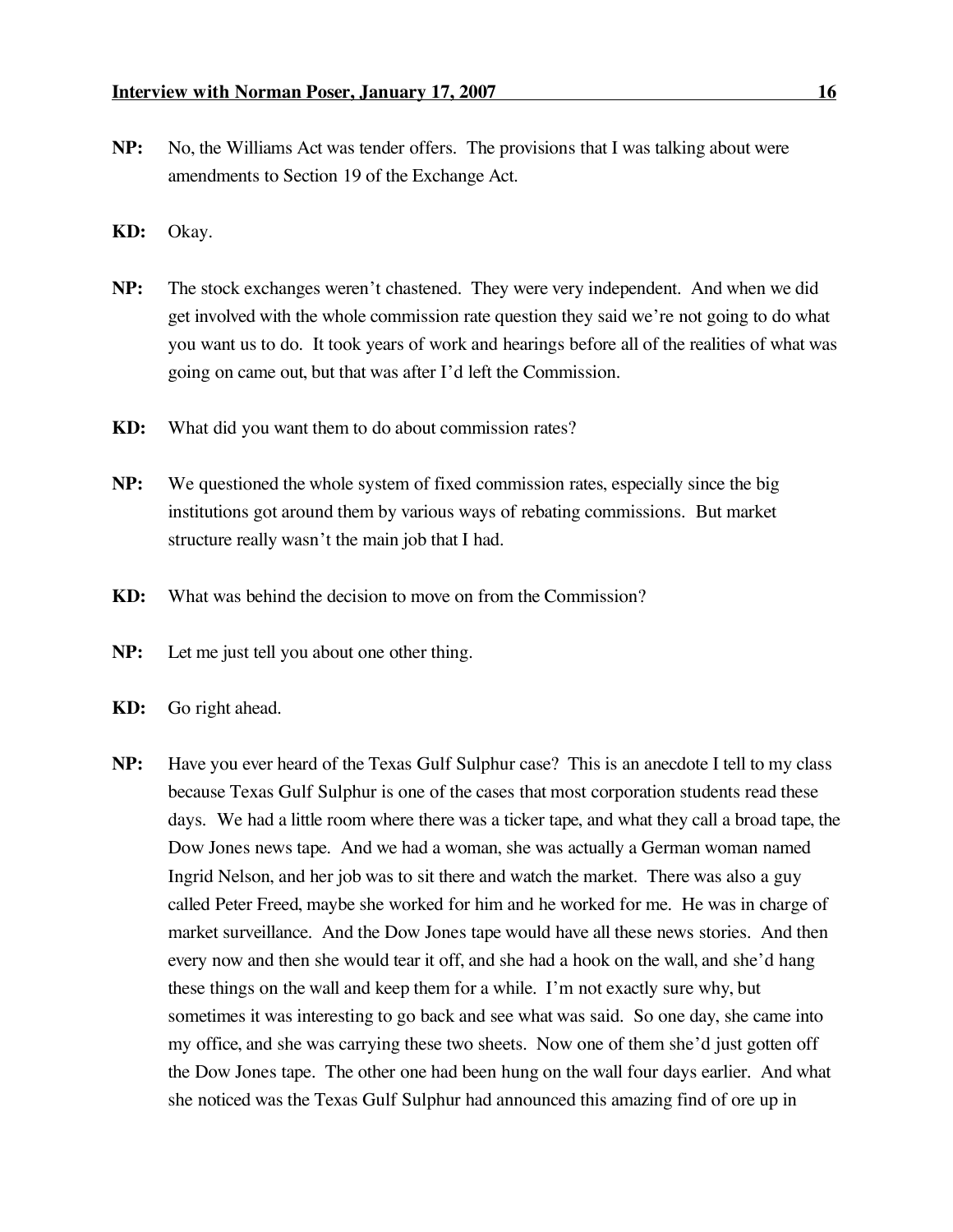Northern Ontario. And something jogged her mind, and she said "I just saw a few days ago another one up by Texas Gulf Sulphur that didn't seem quite the same." So she riffled back and found it where they totally pooh-poohed any rumors of anything and so on, and brought these two sheets into my office. And that's how the Texas Gulf Sulphur case got started. Because from then on, we started investigating how come this company had issued these two things. From there, we found out that a large number of their officers and employees were doing insider trading. That's how that famous and very important case started because it was the first case that a court had said that insider trading in the impersonal open market was a violation of rule 10b-5.

- **KD:** So you pulled the first thread, I guess, or this person in your office.
- **NP:** We started that.
- **KD:** Before we got onto Texas Gulf Sulphur, I started to ask about your decision to leave the Commission.
- **NP:** Well, I never planned to be there as a career, and I was there six years. It seemed to me that if I was going to get out I should do it. I got involved with being a consultant with developing countries. Dave may have told you that he and I went to India in 1964 to look at their stock markets, and we wrote a report. And then a year later, I went to Brazil and actually spent six months there as a consultant to their central bank through the offices of AID, the foreign aid agency. And then when I got back, which was in August or September of '66, I was really looking around. I went to work for a law firm in New York— Rosenman, Cohen. Getting back into law practice was not—having dealt with all these other different things, helping people write wills and so on—some of it was interesting and some of it was securities and things I had some background in. But I started looking around after a while, and had an interview with a firm. And by that time, Ralph Saul was head of the American Stock Exchange. This would've been in the early part of '67. So when I went to this brokerage firm, I gave Ralph Saul's name as a reference. And, of course, when I got back, I called Ralph to tell him that he might expect a call. And he said well he had no idea that I was interested in leaving Rosenman, but if I was, he would like me to work for him again. I spent a little over a year with the Rosenman firm, and then went to work for the AMEX in May of '68. Right, because '67 was when I left the SEC.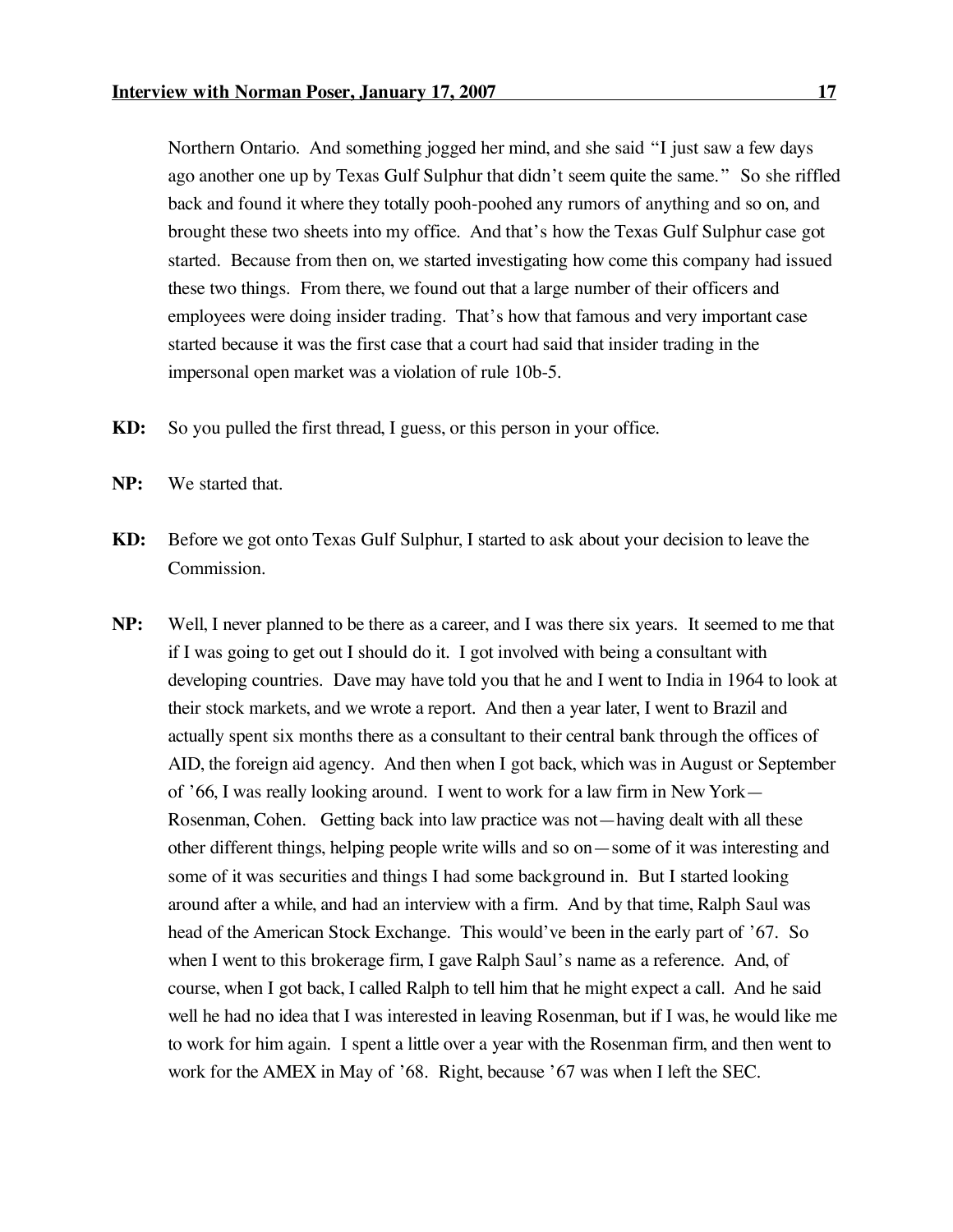- **KD:** Right. Now I think the newspapers said that you were going to be membership compliance director.
- **NP:** I was.
- **KD:** Tell me about that. That's an interestingly-named title. I have images of you trying to make people comply.
- **NP:** Well, I guess anywhere else, they might have called it enforcement. We did investigations and brought disciplinary actions. We also did inspections of people's offices. There was a small group of firms that were not members of the New York Stock Exchange but were members of the AMEX. Not talking about floor members, but firms that did business with the public. For those firms we examined their books, the kind of thing that the New York Stock Exchange does for its firms. We had a small department of financial people who did that. So that's what I did for a few years.
- **KD:** Any notable cases that you worked on?
- **NP:** They seemed notable at the time. I'm trying to remember. It's hard to believe, but the week that I went there, which was in May of '68, the AMEX share volume was 72 percent of the New York share volume. And they were trading a lot of very speculative stocks, and there was a lot going on. One was--well, this was a couple of years later, Four Seasons Nursing Homes, which was a big manipulation. Another was a company called Equity Funding, which was another big manipulation. And at least in the Four Seasons Nursing Home case, the specialist in the stock was involved, as was the president of the company and some of the members. So we finally stopped trading in stock and brought an action against the specialist.

I had the job that you mentioned for about three years. The Chairman by that time was not Ralph anymore. He'd left. Paul Kolton was my boss, and I worked directly for Paul in the early 70's when there were two principal things that I was involved with. One was presenting to Congressional committees and to the SEC the AMEX's views on the legislation, which became the amendments of 1975. The other was, it was a very lousy period for the stock markets, and the members were hurting in the years around '72, '73, '74. It was a very depressed period. And in 1973, the CBOE was invented, and began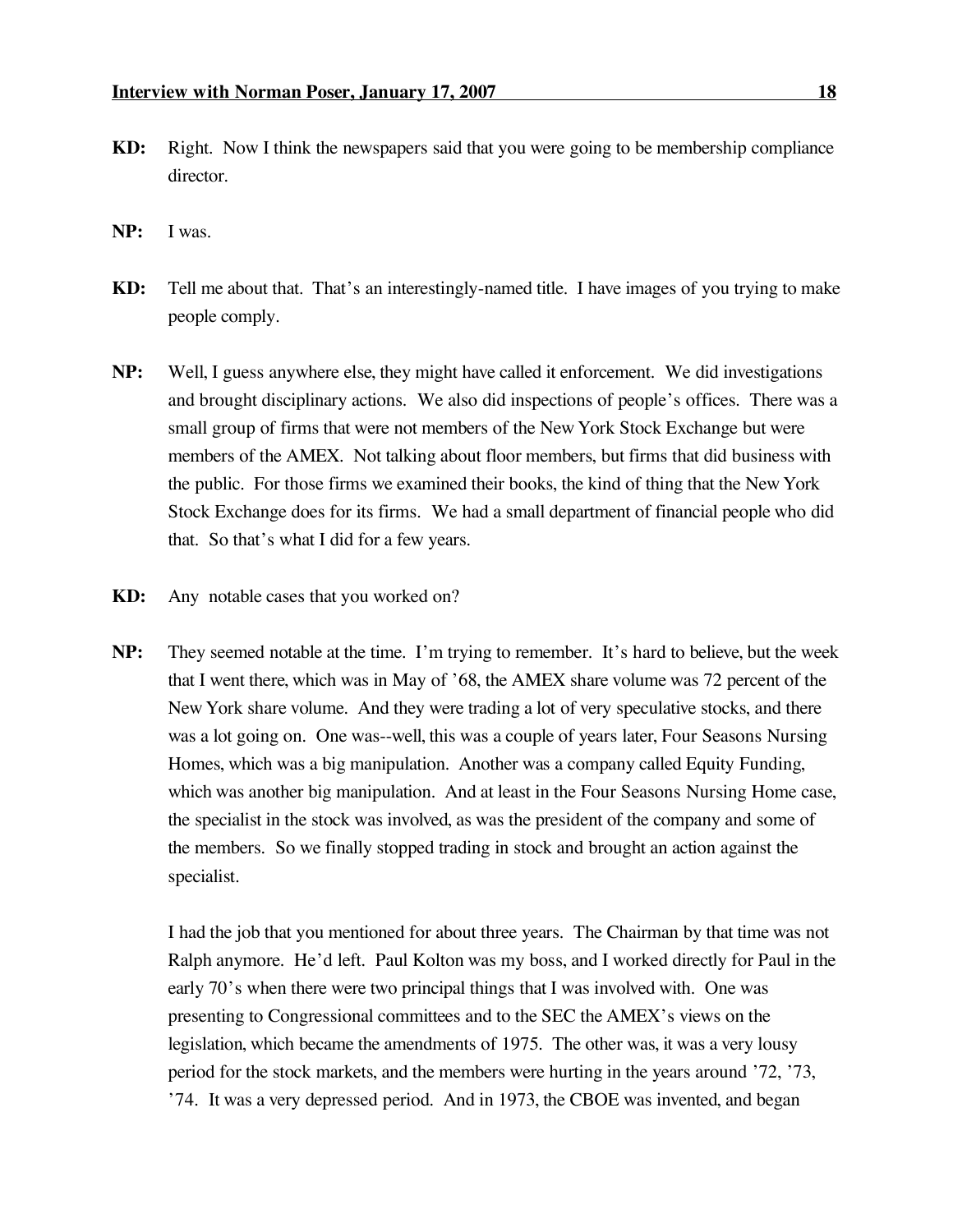trading standardized put and call options, or starting with call options and later put options. And we had to persuade the SEC to allow us to start trading them too, to have a second put and call market. And so that was a big job that I was involved with very much in trying to, in getting the SEC's approval of and convincing them that we could protect the investors, and developing the rules, the options rules of the exchange.

- **KD:** How long did that project take?
- **NP:** Well, we finally were able to do it in '75, so I would say a year or two. We started trading options two years after the CBOE did.
- **KD:** Now did Paul Kolton think that your SEC experience might help you in this government relations function?
- **NP:** Actually, Paul Kolton was a friend of a guy I knew. He was actually a very close friend of my brother. Paul Kolton came in as executive vice president under Ted Etherington when the AMEX was reorganized in '62, I think it was, maybe '63. Paul, because he knew of me through these friendly connections, asked me to come to the AMEX then. I was still in the Special Study; it was just ending at that time. And I didn't want to. I felt that I was much too close to the investigation of it, and I was also very much involved with what I was doing at the SEC, so I didn't. But when I finally did, which was five or six years later, Paul knew me and Ralph knew me, Ralph Saul, so that it was not a difficult jump to make at that time.
- **KD:** Well, I was talking about whether your experience with the SEC was a benefit to you in trying to work this out.
- **NP:** Oh, yes. Absolutely.
- **KD:** Did you find yourself going back and dealing with people that you'd known on the other side of the fence?
- **NP:** Yes, to some extent. More later on because, as I said, sometime around '71 or '72, I no longer was in charge of membership compliance. They promoted me to senior vice president, and I was working for Paul Kolton on what you might call policy and regulatory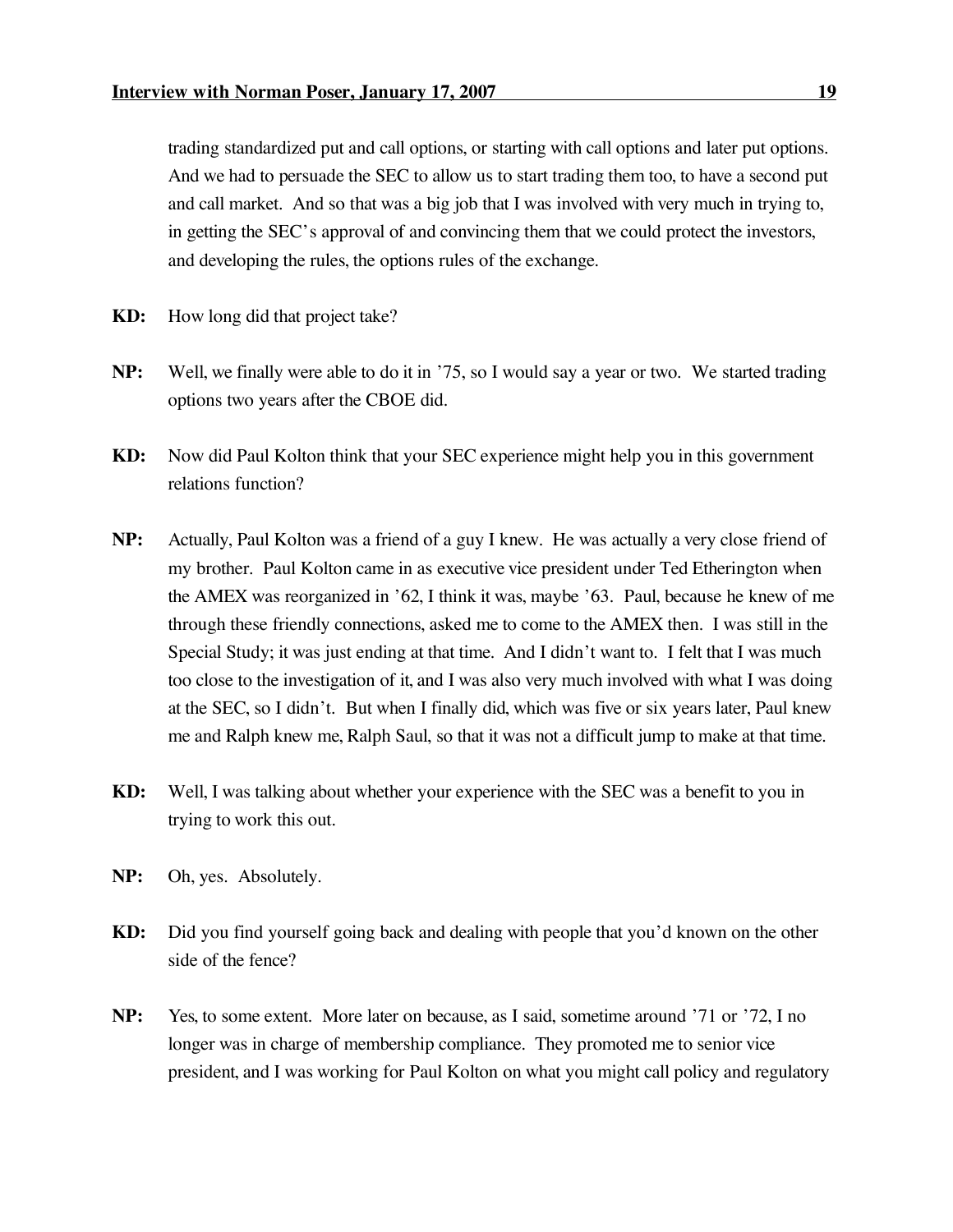matters. And then I was working with people at the SEC, including some of the people that I had worked with. I just remember one – I don't know if you like anecdotes.

- **KD:** Oh, yes.
- **NP:** Bob Birnbaum had gone to the AMEX too, and he became Ralph Saul's assistant. He later became president of the AMEX. And a bunch of us went down to some kind of hearing before the SEC. And one of the SEC people who we'd worked with and knew very well was Sheldon or Shelly Rappaport, who died very recently. And Paul Kolton, we were on either side of Paul Kolton, he was giving the talk. And after he finished expressing AMEX's point of view on something or other, Rappaport turned to Bob Birnbaum and said "Well, what do you think, Mr. Birnbaum?" Of course, we all knew each other very well, but this was formal. And Birnbaum said "I always agree with the chairman." Bob Birnbaum was—I don't know if you've met him.
- **KD:** No, I haven't.
- **NP:** He was a very savvy guy.
- **KD:** Good policy to follow. The AMEX, of course, had a bit of a reputation going back as a little rougher.
- **NP:** Absolutely.
- **KD:** At this stage of the game, were you actively trying to shake that reputation?
- **NP:** Well, you asked me about the stock exchange being chastened. I think that the AMEX was really chastened by what had happened. They'd been almost put out of business, they could've been put out of business. And Wall Street, under the leadership of a guy called Gustave Levy, who was with Goldman Sachs, they set up a committee and basically told the AMEX what to do. They put in Etherington who was a white shoe guy from Pershing and Company, and they made the AMEX adopt rules very similar to those of the New York Stock Exchange, and they chastened the floor people, who were really the problem. And that lasted for a while. But my most difficult—let me just give you the chronology. After the enactment of the 1975 amendments, around that time I was really working for Paul but I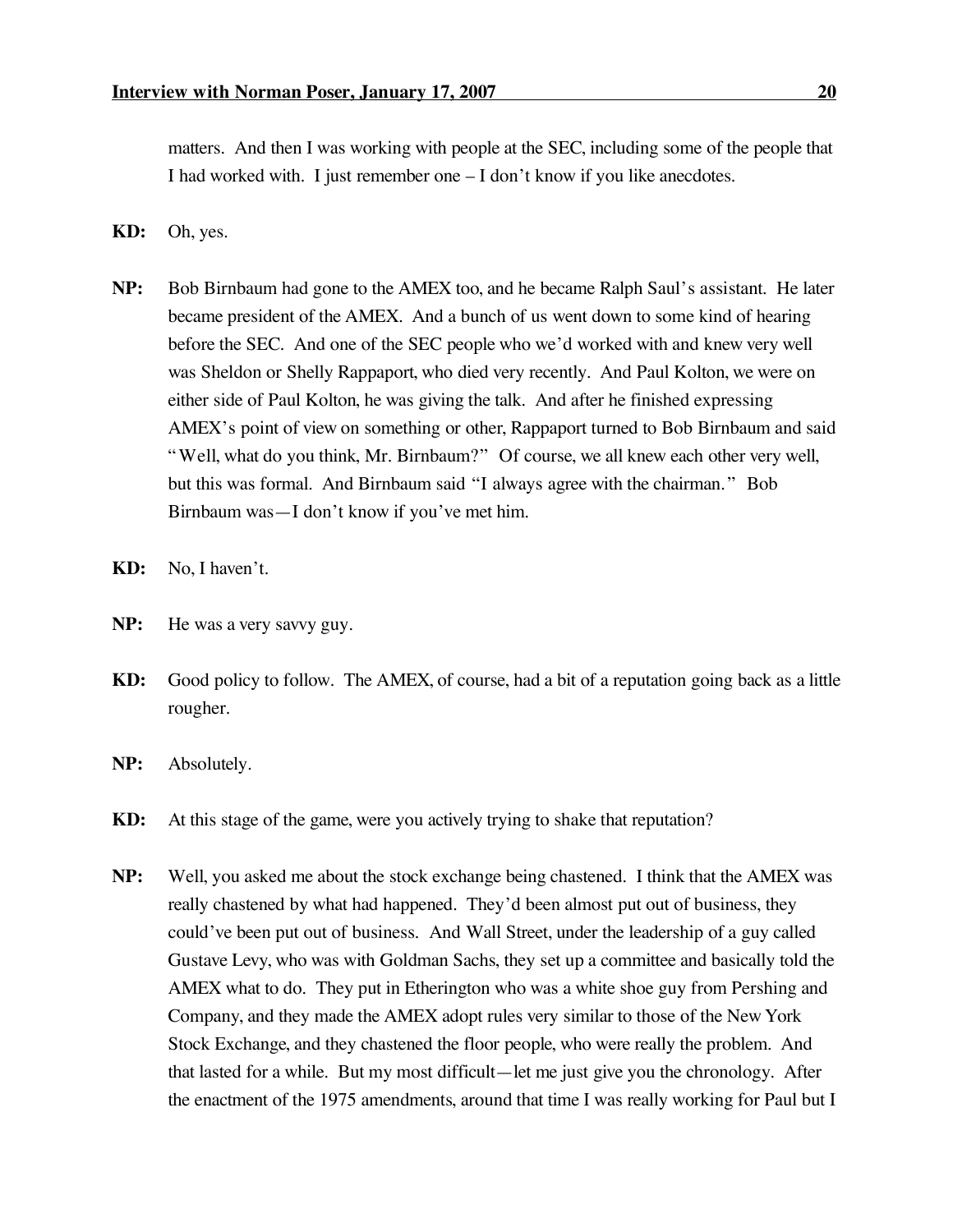was also working for a guy called Jim Walker, who was Executive Vice President for legal and regulatory affairs. Jim left, actually to go and work for Saul in an insurance company that Saul became president of in Philadelphia. And so I then got Jim Walker's job, and I was then head of all legal and regulatory affairs from 1975 to the time I left in 1980. And the really big problem occurred around—I don't remember exactly what year, 1978 maybe—when it turned out we learned that many of the specialists in options were putting on fictitious trades, and it was a widespread thing. And we really never found out why. It didn't seem to be a manipulation. I think it was a concerted effort to try to make the AMEX market a more important market than it was. We were second to the CBOE. CBOE was the principal one. But it was a widespread problem, and we brought disciplinary actions against several specialists on the exchange, which didn't endear me to the floor members of the exchange. That would be about 1978.

- **KD:** So I suppose the options business looked a lot smaller after they stopped doing these extra trades.
- **NP:** Well, I really don't know. I really don't know that it really made a lot of difference, but it was a real black eye for the exchange, and led to a vice president of the exchange being criminally charged by the New York Attorney General's office for authorizing this. And four of the specialists who were admittedly involved in it said that this guy, whose name, I think, was Bob Reed, had told him they could do it, to do it. And he told the attorney, he denied it all before the Attorney General, and so they then charged him with perjury. And he was tried and acquitted, and I think rightfully so. I don't think he had anything to do with it. And his lawyer was a guy called John Martin, who's now a District Court Judge in New York. But it was a very turbulent, unhappy period.
- **KD:** So in a way, you're back to enforcement again.
- **NP:** Well, as the head of the whole thing, I was necessarily involved and actually was personally involved, even though the enforcement department was—I had responsibility for it but I was actually in there.
- **KD:** Can I get your perspective on AMEX and some of the other big events that were happening at this point? The back office crisis. Everybody knows what happened to the New York Stock Exchange. Did you have a similar situation, late 60's, early 70's, at AMEX?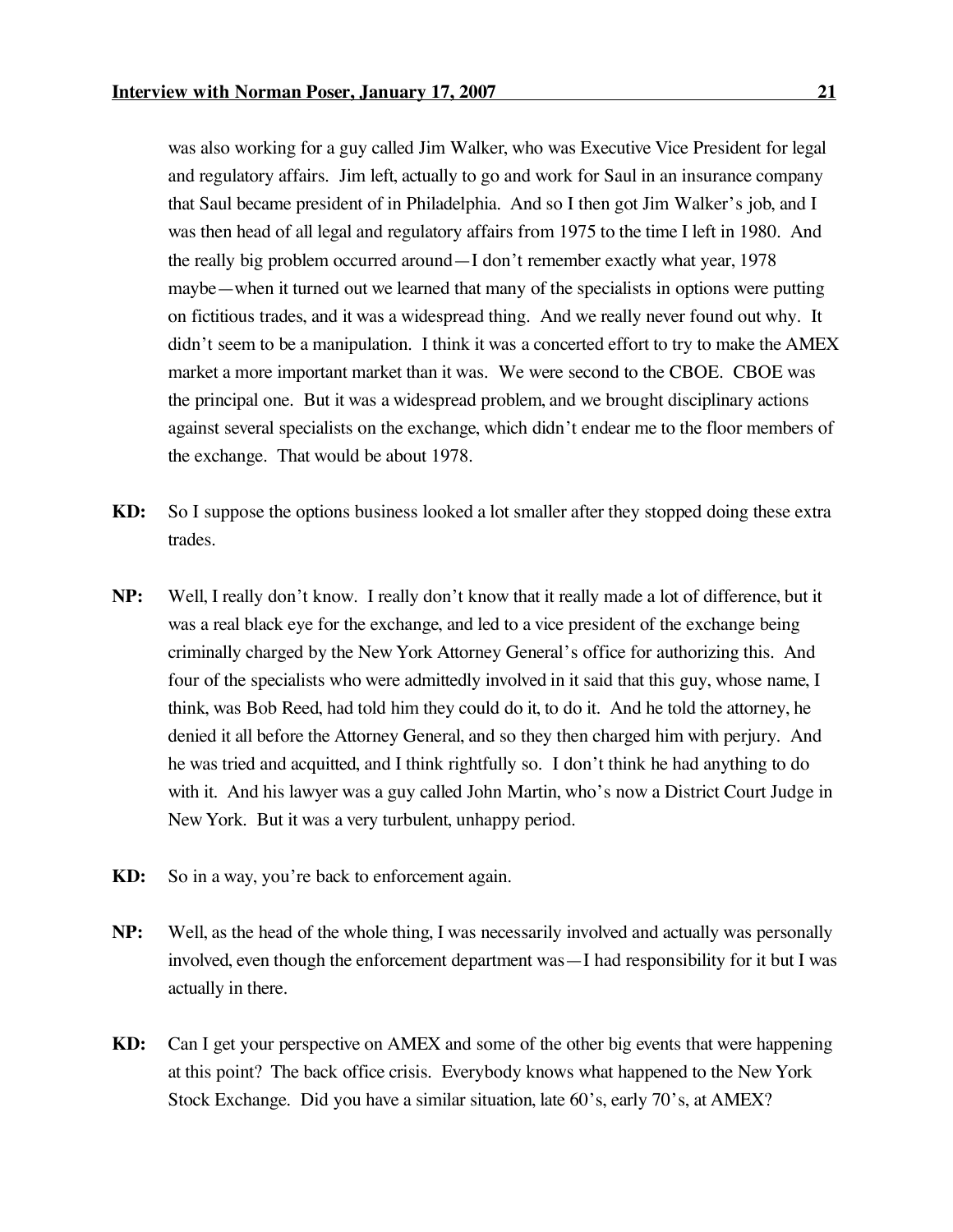- **NP:** Well, you know, the back office crisis was much more of a firm problem—the problem was at the firms.
- **KD:** Okay.
- **NP:** And as I said before, most of the AMEX member firms were New York Stock Exchange member firms. So the answer is yes, but it was something that the New York Stock Exchange handled or, to a large extent, mishandled. Of course we were involved. And in those days, for a while, they had no trading on Wednesdays because they needed the time to catch up with the paperwork. Well, we didn't trade on Wednesdays either then. Of course we got lots and lots of customer complaints about failure to deliver and failure to get dividends and so on. And so we were involved with it, but it wasn't specifically an AMEX problem.
- **KD:** So there wasn't—you didn't feel there was anything you could do about it.
- **NP:** I don't think there was anything we could do about it.
- **KD:** How about in the unfixing of commission rates in the mid-70's?
- **NP:** Well, there again we were just minor players. I remember once—during this time Paul Kolton had, I guess he called it an executive committee, consisting of his principal officers, and we were going to go down to Washington. The question was what position would we take. I remember Paul went around the room. And the consensus was that we couldn't really take any position that was different from the New York Stock Exchange.
- **KD:** Why not?
- **NP:** Because our members were the same people, I suppose. I think it was in 1970, Bob Haack was president of the stock exchange, and he made a speech, I think it was to the Bond Club, in which he said that they had to negotiate, they had to abolish fixed commissions. And that ended his influence. He became a sort of non-person, even though he finished out his term as president, which was maybe a couple more years. But I just have the greatest respect for one of the few people who not only saw reality, but had the courage to speak out publicly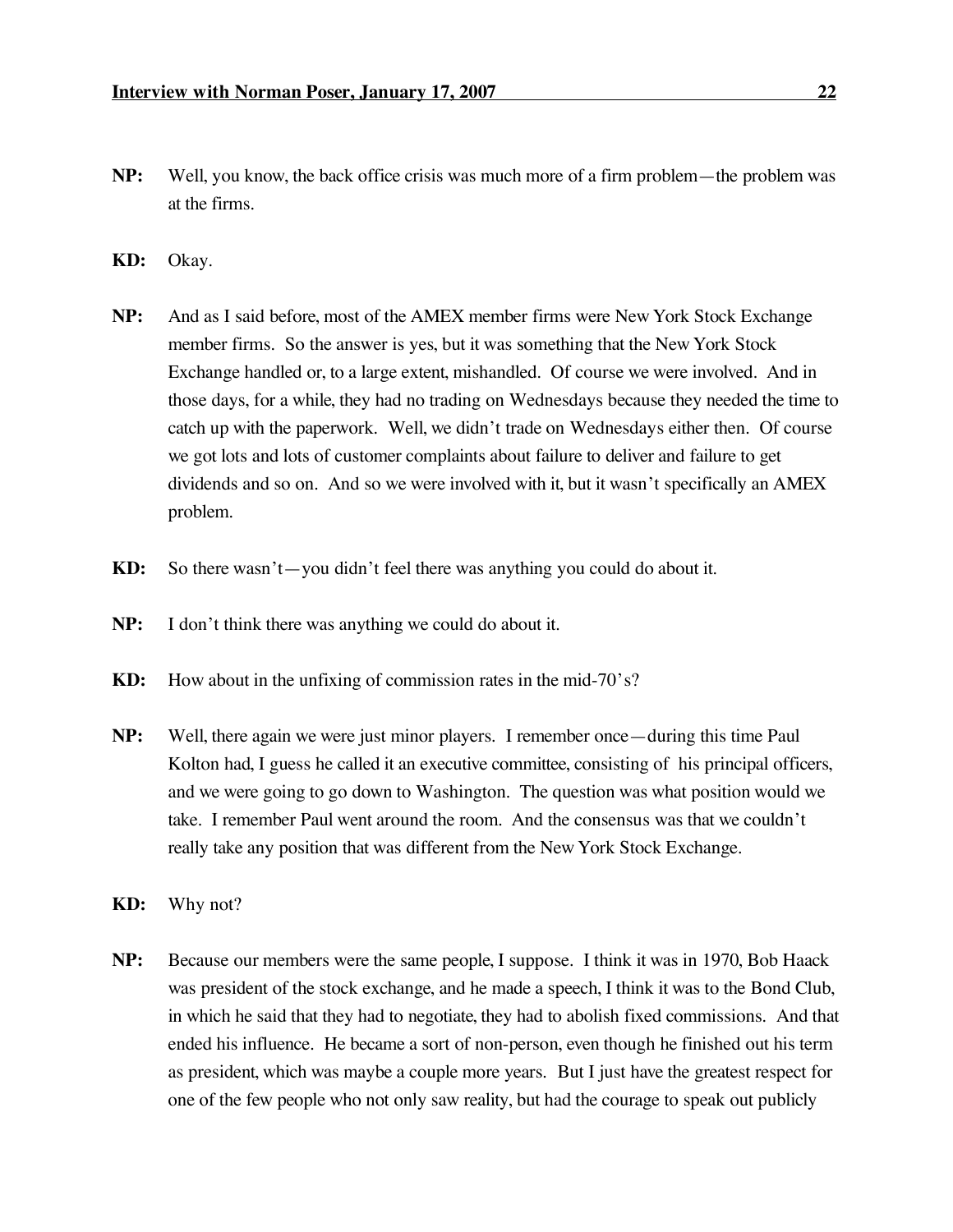about it, and he was so absolutely right. And those people just couldn't—I mean those people being Wall Street generally—understand their own self interest. I pointed out to my class just a few days ago that if you take the last year of fixed rates, which would be '74, the daily volume on the New York Stock Exchange, the average daily volume was about 16 million shares. And in 2005, it was 1.6 billion shares. I think the average volume was 14 million. Anyway, it was an 114 fold—not percentage, but fold, increase. And certainly, the abolition of fixed rates had something to do with it, had a lot to do with it. Not the only reason. But Haack is one of my heroes because he had the courage, it took a lot of courage, I think, in his position to tell people the truth.

- **KD:** Why did it happen five years later?
- **NP:** It happened five years later because several things came together. One was the exposure to anti-trust liability. Back in '61, I think it was, or '63, the Supreme Court decided the Silver case which said that there was only limited immunity from antitrust liability, and the Justice Department and the SEC and Congress were all pushing for negotiated rates. And besides that, fixed rates were just a myth by that time, by '75.
- **KD:** This was something you saw in the Special Study, I guess.
- **NP:** The Special Study was the beginning, yes.
- **KD:** Another one of these big, long-term changes, the idea of the national market system. That first started to come out in the mid-70's or so.
- **NP:** Yes, it's very interesting. I tried to trace it back in an article I wrote. After the Special Study, there was another study on institutional investment. And that study had, as a recommendation, a national market system. You won't find anything in the body of the study about it. It just appeared sort of as an add-on. And apparently, Commissioner Dick Smith had, sometime a little bit earlier, talked about it at a dinner speech, a meeting of the Association of Christians and Jews [Laughter], in which he had mentioned the idea of a Special Study. That's the first—
- **KD:** The idea of a national market system?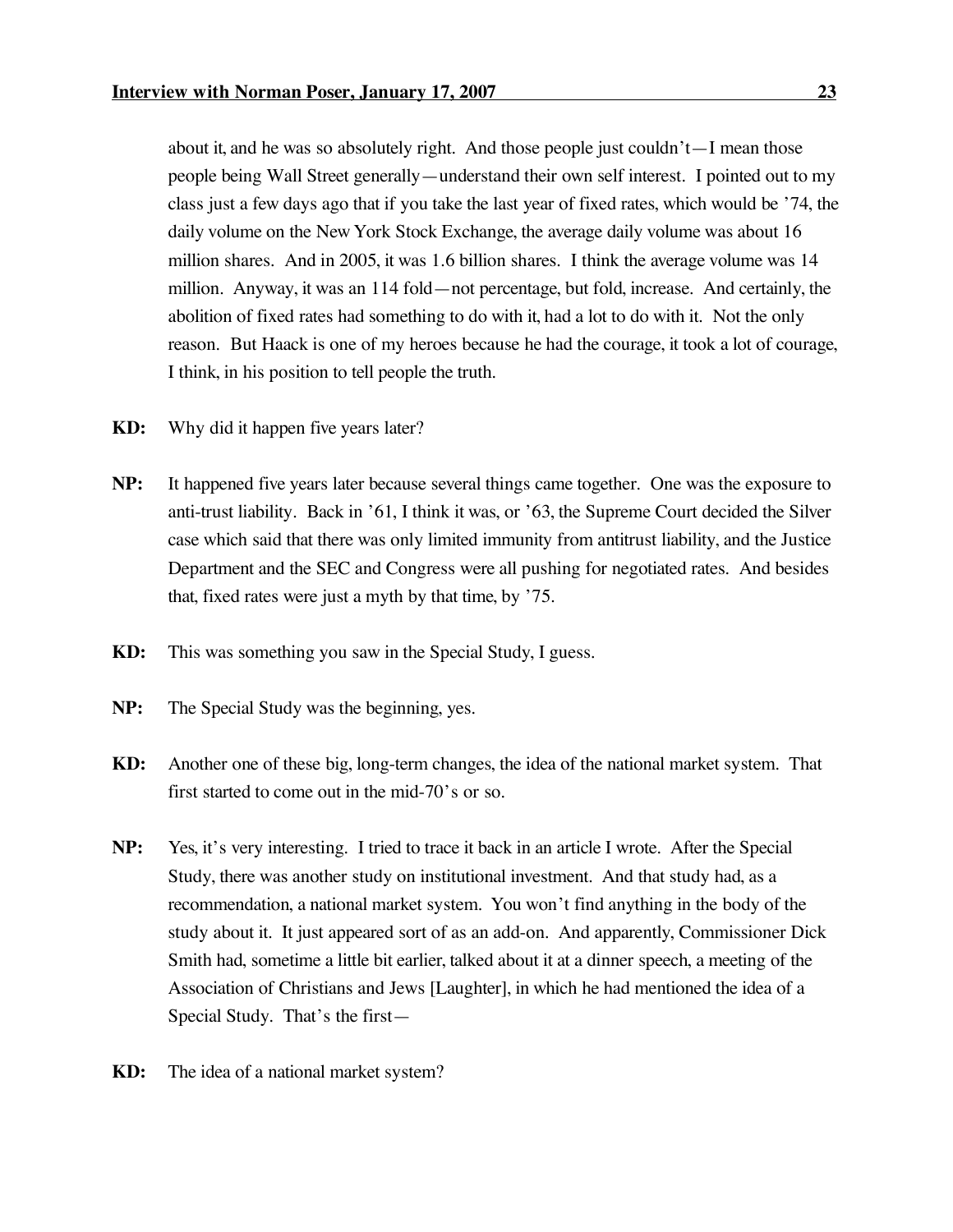- 
- **NP:** Of a national market system. Yes. And that's how it seems to have begun. And then, it was then incorporated into the amendments of 1975.
- **KD:** Are you going to tell me that AMEX's position was the same as the New York Stock Exchange's position on that too?
- **NP:** I don't know that the AMEX had much of a position on that, and I don't know that there was a great deal of discussion of it before the amendments were adopted. It really began before the amendments and I don't think the New York Stock Exchange was against it and I don't think the AMEX was against it. I'm trying to remember. I think that the real question there was—this is still an issue that has not been resolved—what is the national market system going to look like? I wrote an article, which really went through the whole thing, it was in the NYU *Law Review* back in '81. But the question then was you want to try to give investors the best possible execution. And not just the best possible execution, wherever that might be. In other words, if you have several market centers, you want to make sure that they get it wherever it is. And then the question was—well the whole question boils down to the CLOB.
- **KD:** Right.
- **NP:** You know about that?
- **KD:** Yes, I do.
- **NP:** Under the CLOB you'd have not only price priority, but time priority. And that would mean that everybody would have an incentive to get their limit orders into the CLOB. And that was what the SEC proposed in 1978. A year later, they changed their mind. They were under big pressure because the New York Stock Exchange saw the CLOB as basically the end of the stock exchange.
- **KD:** Right.
- **NP:** And I think that that was—and still is—the issue, although the CLOB has become kind of a dirty word now. I mean people don't even want to talk about it. And the SEC, when they adopted Regulation NMS in 2005, they emphasized that this is not a CLOB. And then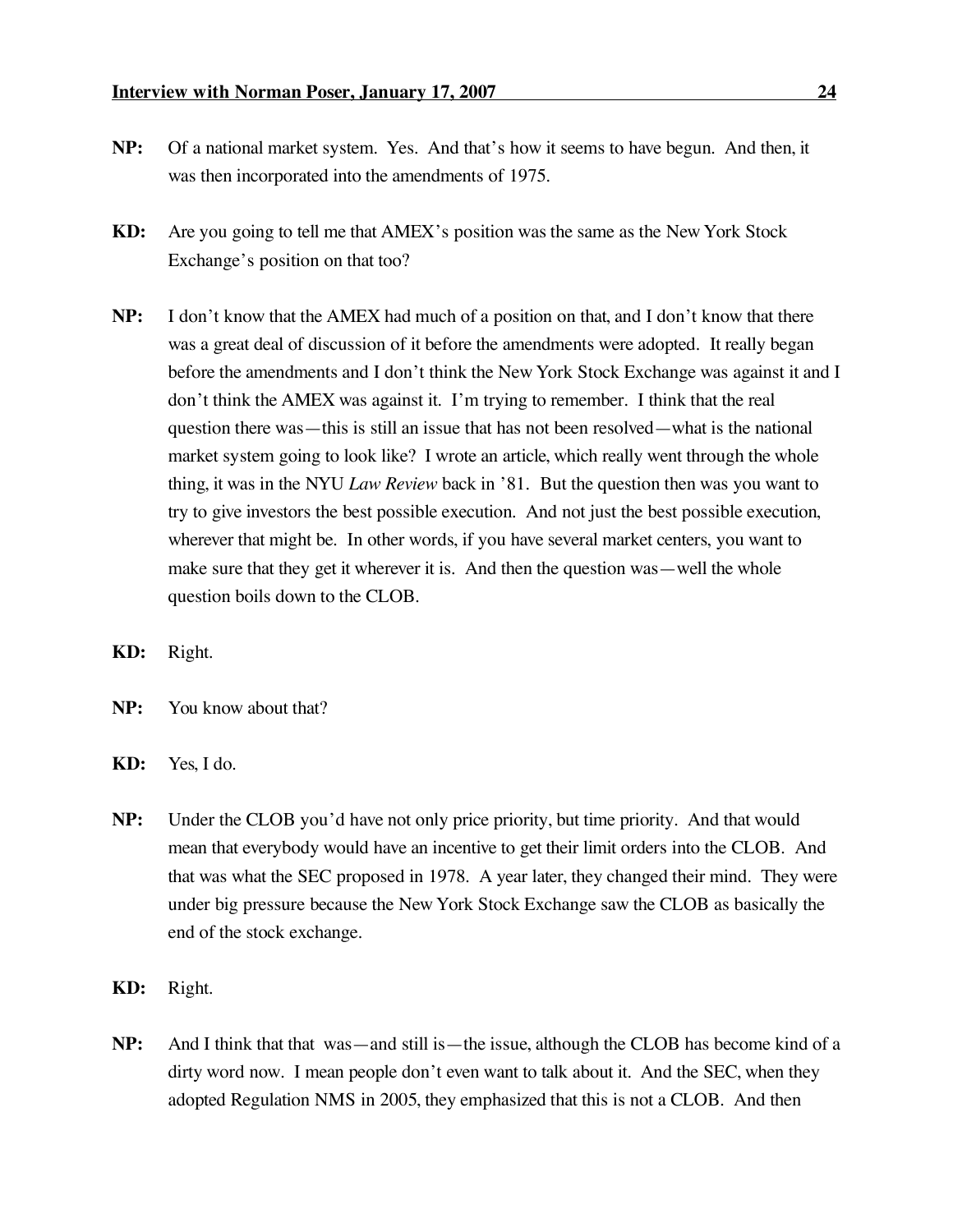they've come up with different reasons why a CLOB isn't a good idea. Their reasons are not always the same. But when I was with the AMEX, my recollection is that the AMEX took pretty much the same point of view as the New York Stock Exchange.

**KD:** Okay. We're getting you to put your professor hat on here a little bit.

- **NP:** Okay.
- **KD:** I did take a look at a good number of the articles that you've written over the years, the journal articles to get a sense of what your professional interests have been and that sort of thing. While we're on the national market system, I did notice that '81 article.
- **NP:** Okay.
- **KD:** I think my sense was that, at that point, you were a little bit pessimistic as to whether the vested interests would let it happen. More recently, I think, just within the last few years, you seem to have a little bit more optimism that it'll make the New York Stock Exchange move toward becoming an electronic exchange. I wonder if you can give me a sense of what you've seen change, and what hasn't changed in those intervening years.
- **NP:** I guess there are two things, maybe three things, that have changed in the sense that they've moved on. One is technology. I think that even in the 70s the technology was there for a CLOB but you didn't have electronic exchanges. There were certainly proposals. Even when I was in Brazil in 1965 and 1966, there were a couple of guys who had the blueprint for an electronic exchange in Rio de Janeiro. Technologically I don't think it's that difficult a thing.
- **KD:** Right.
- **NP:** It started with London in 1986 and now every other country's stock exchanges are electronic. And then you have increased globalization so you have much more competition. And there was a good piece, actually, in the *New York Magazine*, of all places, about John Thain and the New York Stock Exchange just a couple of weeks ago. Very good. In fact, I can give you a copy of it because I've given it to my students.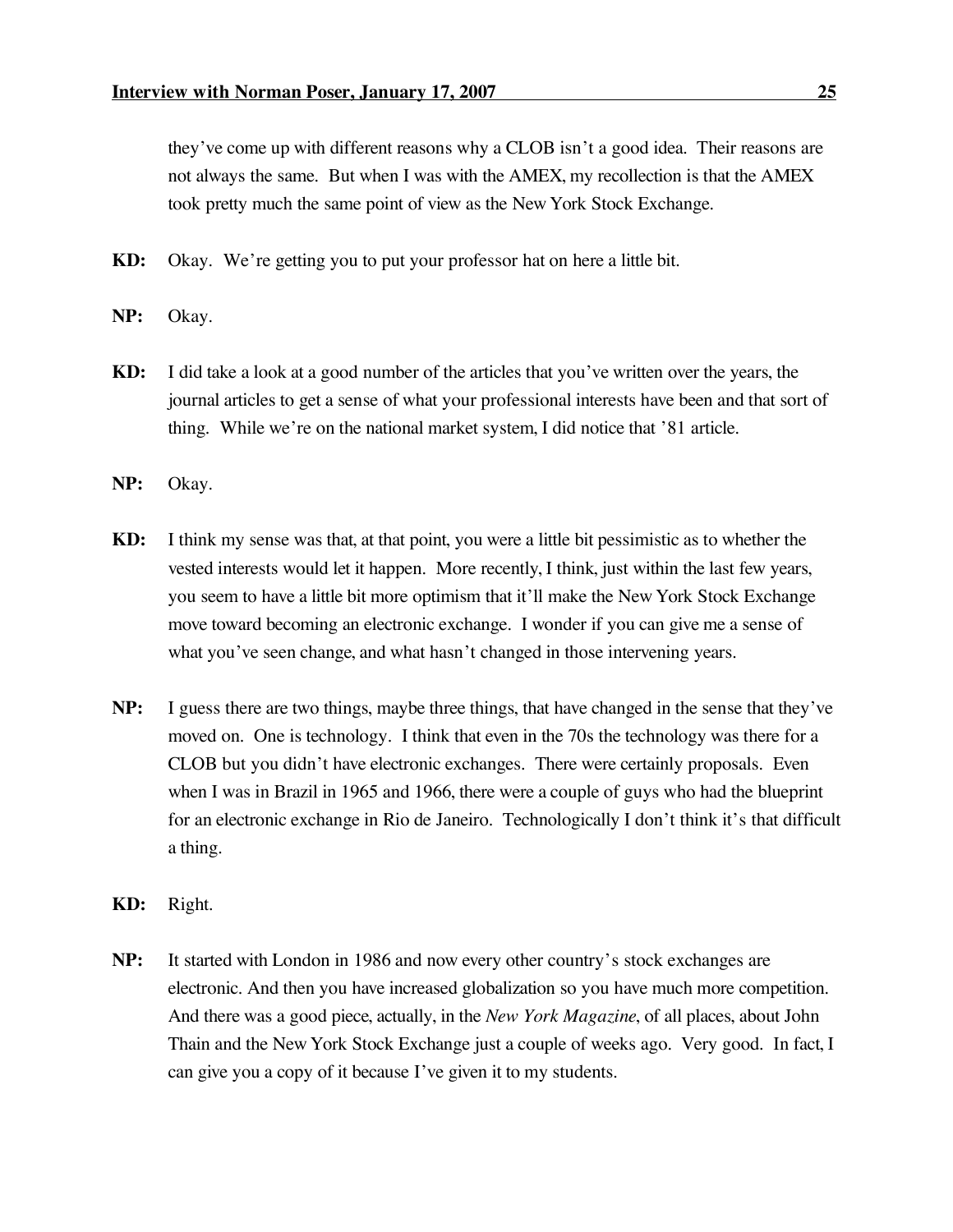So I think that the kind of thing that I've talked about and written about and so on is that the specialist system and the whole trading floor and so on are totally outmoded. But now I've got less to talk about because Thain is doing it. And my guess is that the hybrid market is not going to last very long. You know, they tried something like that in London in '86— "Big Bang." They said because there were people who were a little bit afraid of violent changes, said well look, we'll just keep the floor, and you can trade on the floor, or you can trade from upstairs electronically. We'll have both. It lasted a few weeks, that's all. They couldn't compete. The old fashioned way couldn't compete. And you see this happening with the commodity exchanges too. And they're particularly vulnerable to competition from abroad; the commodity exchanges in Europe are all automated. There are no pits anymore. And so I think that that's the big change that the New York Stock Exchange is eventually having to—in fact, I think it was three firms a few years ago, 2000, sent the SEC a white paper in which they were proposing an electronic exchange. The firms were, I think, Merrill Lynch and Goldman Sachs. I forget exactly, but really the major firms. Over a year ago, I made a Freedom of Information Act request for that white paper, which was very secret. Just today they said it's being—it took them, I think, a year and a half, they said they now granted my request sort of late.

- **KD:** Well, that's not bad as far as FOIAs go.
- **NP:** Is that right?
- **KD:** Some take years and years.
- **NP:** Yes. I'd be interested to read it, but I think it's become pretty much moot because I think they're moving in that direction.
- **KD:** One of the things you emphasized just a bit ago was the idea of specialists. And even when you weren't talking about the electronic exchange per se, I notice that you had a fairly persistent focus on broker dealers and what was wrong with that system.
- **NP:** What was wrong with the specialist system?
- **KD:** Yes. And I think you had some articles in the early to mid-80's, several of them, that covered that subject, and I'm wondering where that interest came from, and why the focus.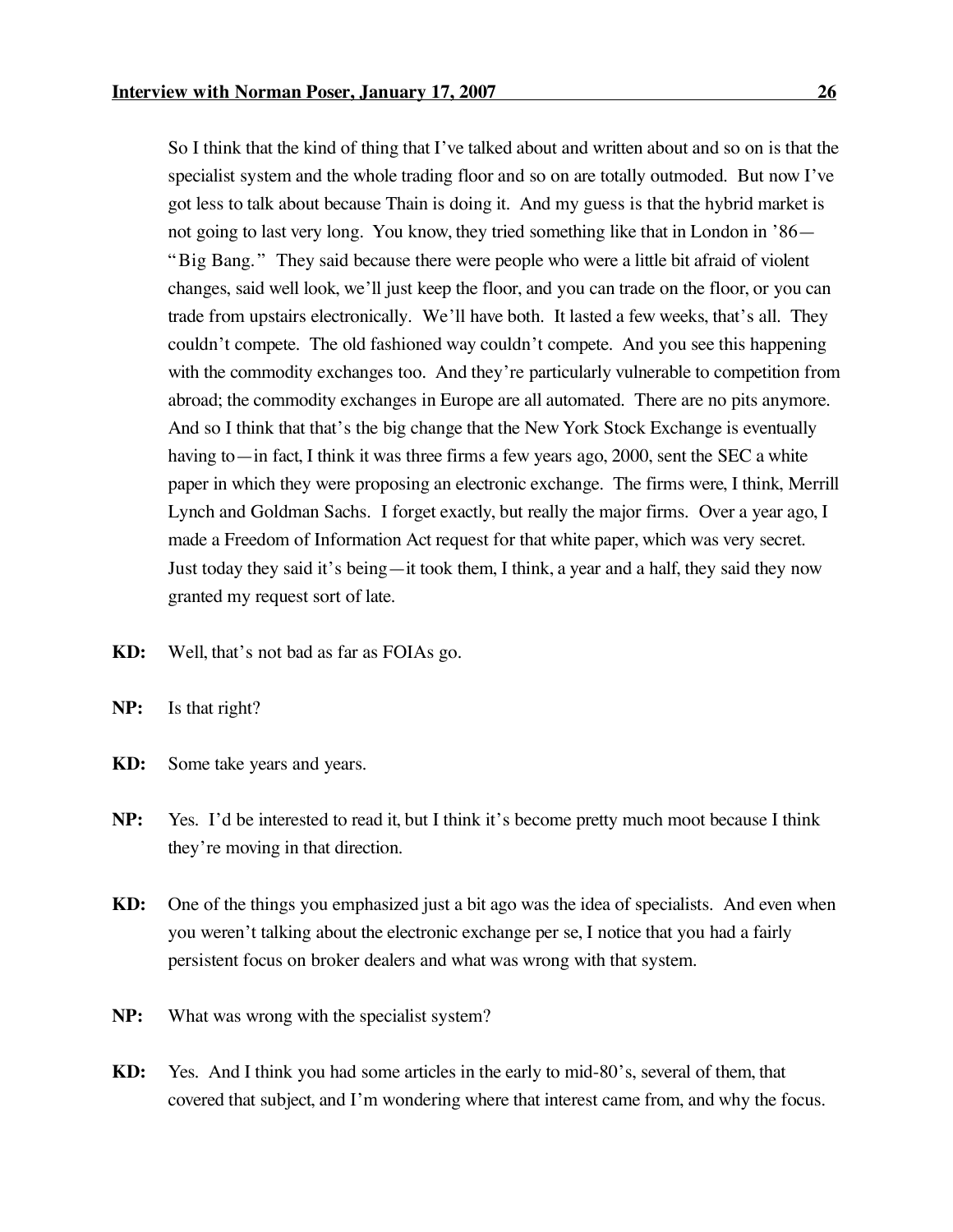**NP:** Well, as I said, I was on the floor of the American Stock Exchange on my third day working for the SEC. So I got involved with the specialist system right from the very beginning of my working at the SEC. My general observation has been that they probably take more from the public than they give. And the rules that apply to them—they're market makers, and they have a monopoly, at least on the stock exchange floor, and regulation takes the place of competition. In other words, theoretically, since they're regulated, they don't have the competition that at least theoretically you have among over-the-counter market makers. One problem is that regulation is very subjective. They're supposed to only trade for their own account to the extent necessary to keep a fair and orderly market, and they must trade to the extent necessary to make a fair and orderly market. Well, what I've seen is that they do what they want, pretty much. And they make the most money where they're least needed, which is in very active stocks. So that at least theoretically, the people trading active stocks sort of subsidize the people trading in inactive stocks where, perhaps, market makers are needed to even out flows and be there when it's necessary and so on. But I don't see that happening.

We've seen some repeated abuses by specialists going back to the day of the Kennedy assassination where the market remained open for about half an hour before they could get a group of governors together to close the market. And during that time, the specialists were making out like bandits trading with their limit orders. In other words, they had this tremendous conflict of interest. They represent the limit orders, and at the same time, they're trading for their own account, and it was impossible for the brokers or the customers to get through to the floor to pull those orders. So they were trading with those orders. Of course, the market turned around a few days later, and the same thing happened on May 28, 1962. Before that was the mini crash, in May of '62—the Special Study has a little chapter on that. I don't know who wrote this—I think it's in the Special Study talking about the specialists and maybe the floor traders, saying the question is who is providing liquidity for whom? The whole theory being they provide liquidity. It's the public provides liquidity for them.

And you asked me about what factors have changed things. One factor which we haven't talked about is decimalization. And I think that that, by narrowing the spreads, has done a lot to end or to sort of phase out the specialist system. In fact, a former specialist told me once a few years ago, he said decimalization, that's the death of the specialist system.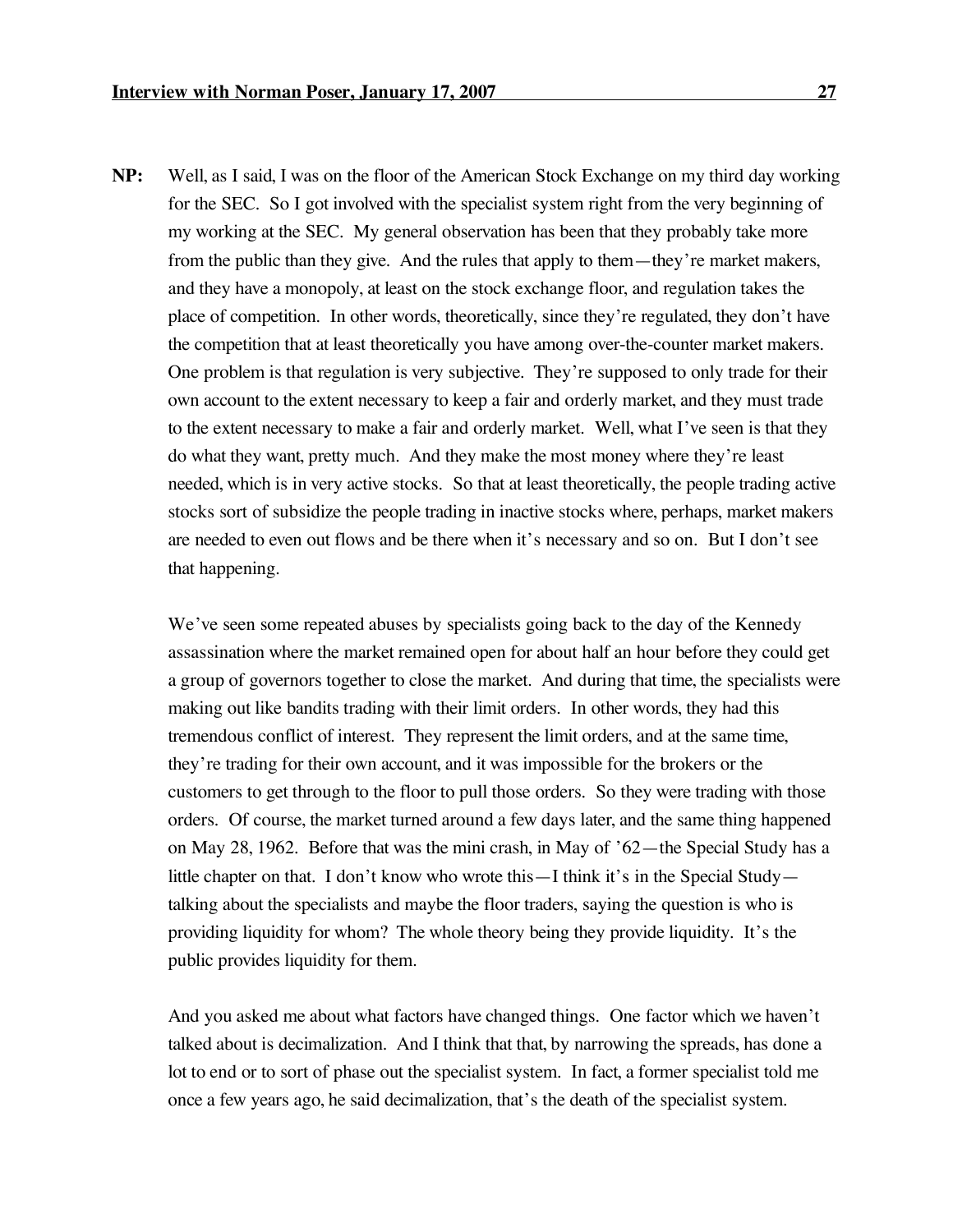## **KD:** Interesting.

- **NP:** You asked me about the national market system. I don't know. It's become such a really complicated thing, and I'm not as close to it because I've got a lot of other interests and so on, to really stay with it, but I think that the growth of the ECN's and then the stock exchange doing what they've done throughout their history, which is when an upstart comes, take it over. And they've done that, right? They took over Archipelago, and NASDAQ took over Instinet. And those, themselves, were products of mergers. So while there were a large number of ECN's a few years ago, now there are hardly any. I don't think there are really any independent ones. There's one called Domestic, but they were taken over by a brokerage firm. So I think that the electronic trading is here but then the question is how will it work. And a lot of people are not really happy with regulation NMS. And the SEC says well, there are two things we have to be concerned about. One is competition among orders, and the other is competition among markets. And we're trying to strike a balance. That's what they said in the NMS release. But there are a number of people who think that competition among markets is really a red herring because the really only important thing is that people get the best execution of their orders. And the best way to do that is a CLOB. And maybe one day we'll have that.
- **KD:** Something I noticed, and I'm not sure if you did academic articles about this, but churning —
- **NP:** I did write an article about churning.
- **KD:** I know you had something in the *New York Times*.
- **NP:** Yes. A colleague of mine next door, Arthur Pinto and I wrote an article together.
- **KD:** I remember churning getting into the headlines for a while and I'm wondering were you picking up on something that was out there—how did you come to this issue of churning, you and your associate?
- **NP:** Well, I came to it in this way. The article I wrote was about churning of options. It was in the *Business Lawyer*. One of the things I've done,starting shortly after I started teaching is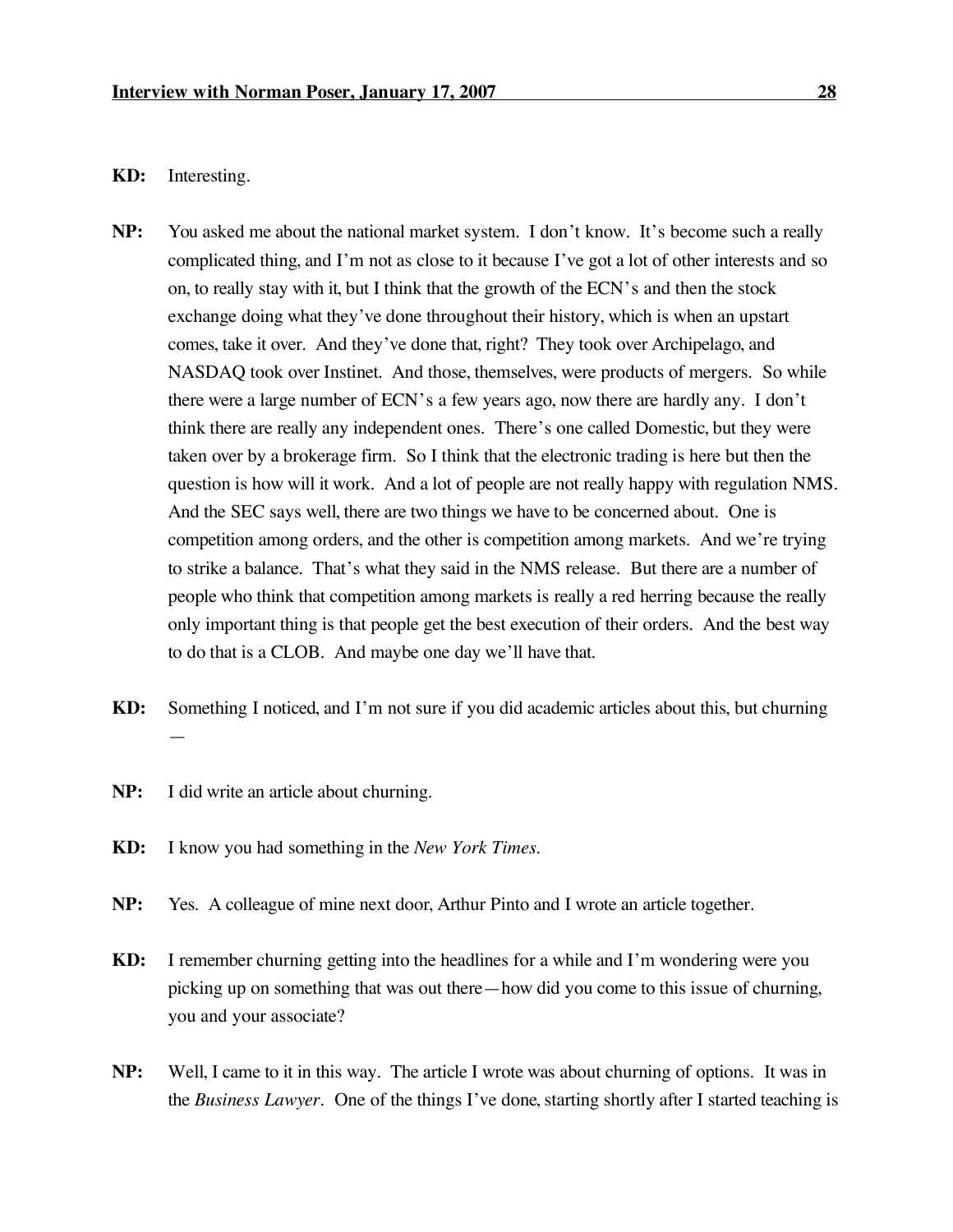I've been asked to be an expert witness in cases. Usually they're customer-broker disputes and some of them involve churning. I was involved in a case very early on that involved options. And while some general guidelines had been worked out for deciding whether trading in stocks is churning, with options it's a lot more difficult because options are, by their nature, short term. I wrote an article trying to make some sense of that, and that got me interested in the question of churning.

- **KD:** Was that practice commonly known about at the time that you wrote these articles?
- **NP:** Yes. There was an article, a note in the Harvard *Law Review*, back about 1970, I think, on the subject.
- **KD:** I think there was something in the *New York Times*, and there was a nice round of letters, you know, people saying "that's silly, this can't possibly happen because we've got all these safeguards " and things like that.
- **NP:** Was that about churning?
- **KD:** I believe it was. In another *New York Times*, you were talking about specialists, I think in the context of the British "Big Bang." And Roberta Karmel had the rebuttal.
- **NP:** Actually, there's a guy—I can't remember his name now, but he was the Secretary of the New York Stock Exchange. His name doesn't come to me right now. But at any rate, I wanted to take my Securities Reg students down—maybe it was a seminar—to take them down on the floor of the exchange, and that was all arranged. And then one of these articles came out about the specialists, and he said well you understand, I can't very well take you down there. I guess he couldn't be responsible for my safety.
- **KD:** Well, what that gets to, and the ones I just mentioned were pretty high profile things, not hidden away in a law journal that not a lot of people read. And the question is at some point, do you see your work as an academic trying to influence what's happening in the market and in regulation?
- **NP:** Yes, I have. Talking about the national market system, the market structure and the specialist system, I feel that the things that I was yelling and screaming about a few years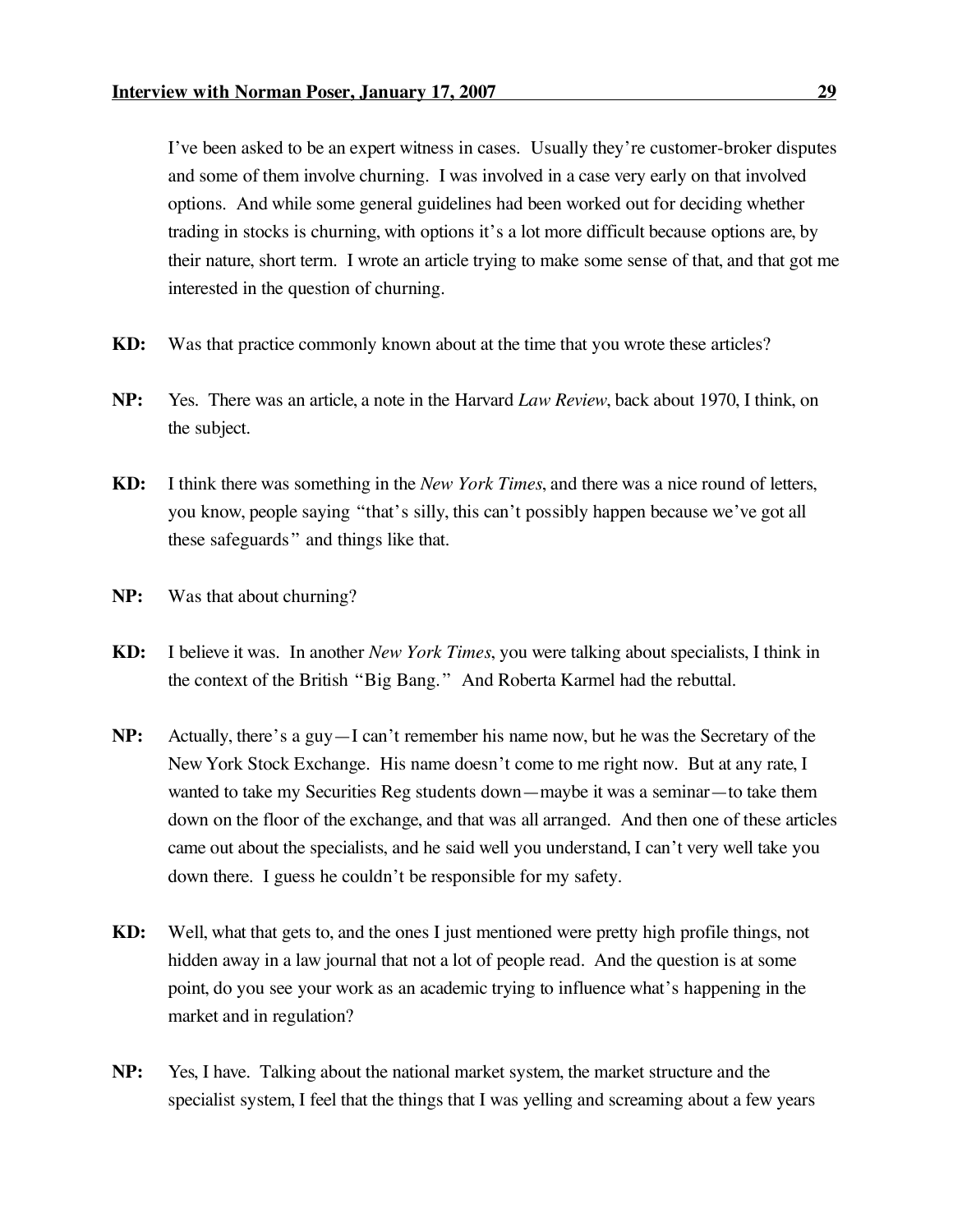ago are really beginning to happen. So I don't feel so impelled to talk about them anymore because I think the trading floor is a thing of the past. I had an op ed page piece, which—I guess it was something to do with the Europeans doing something. This was maybe five or six years ago. And the *New York Times* said they were very interested in it. I was really talking about the death of the trading floor and that maybe they would use it as a—it would be a very fine museum for a financial museum or something like that. Other people have said a bowling alley and so on. Anyway, I wrote this article, and I was in a long e-mail exchange with a woman at the *Times*. And one day she called me and said "Well, I've got a few things we'd like you to change. If you have any problem with it," she wanted to get more on what effect it would have on New York and so on because we're a New York newspaper. I had no problem with it. I said "Fine, I'll work on it and get back to you," because it was going to be published the next day. And then she called me a few hours later, and I said "Well, I'm working on it. I've just about finished it." She said "Forget it. Schumer's writing an article on this subject that's going to be in tomorrow." So I could hardly compete with a senator.

- **KD:** You got bumped.
- **NP:** I got bumped. I was very disappointed. I guess what had happened was that day or the day before, something was announced in Europe, which made it very newsworthy. And I suppose Schumer's staff got right onto it, so it never got published.
- **KD:** Well, I want to jump off from that and start to wrap up with another big question. We haven't talked about why you decided to become a professor and I want to get a little bit of that. But I also want to get some sense of how your experience with the SEC and on the AMEX have influenced the way you teach and the way you look at your subject, comparing yourself—maybe not by name—but with other professors who have only been in academia.
- **NP:** Well, first of all, mentioning about my resume and Cary, my interest in teaching goes back to then. That was in '66 or so. And I did start teaching in the 70's as an adjunct, first at Rutgers and then later on NYU. And so I really wanted to get into teaching. And then after Arthur Levitt came in, he wanted somebody else when my contract expired, which I had a contract which expired sometime around 1980. So I decided that that would be the time. And I had two opportunities, one was here and the other was in Dallas and SMU. And I decided I certainly wanted to stay in New York, and so I stayed here. I think probably at the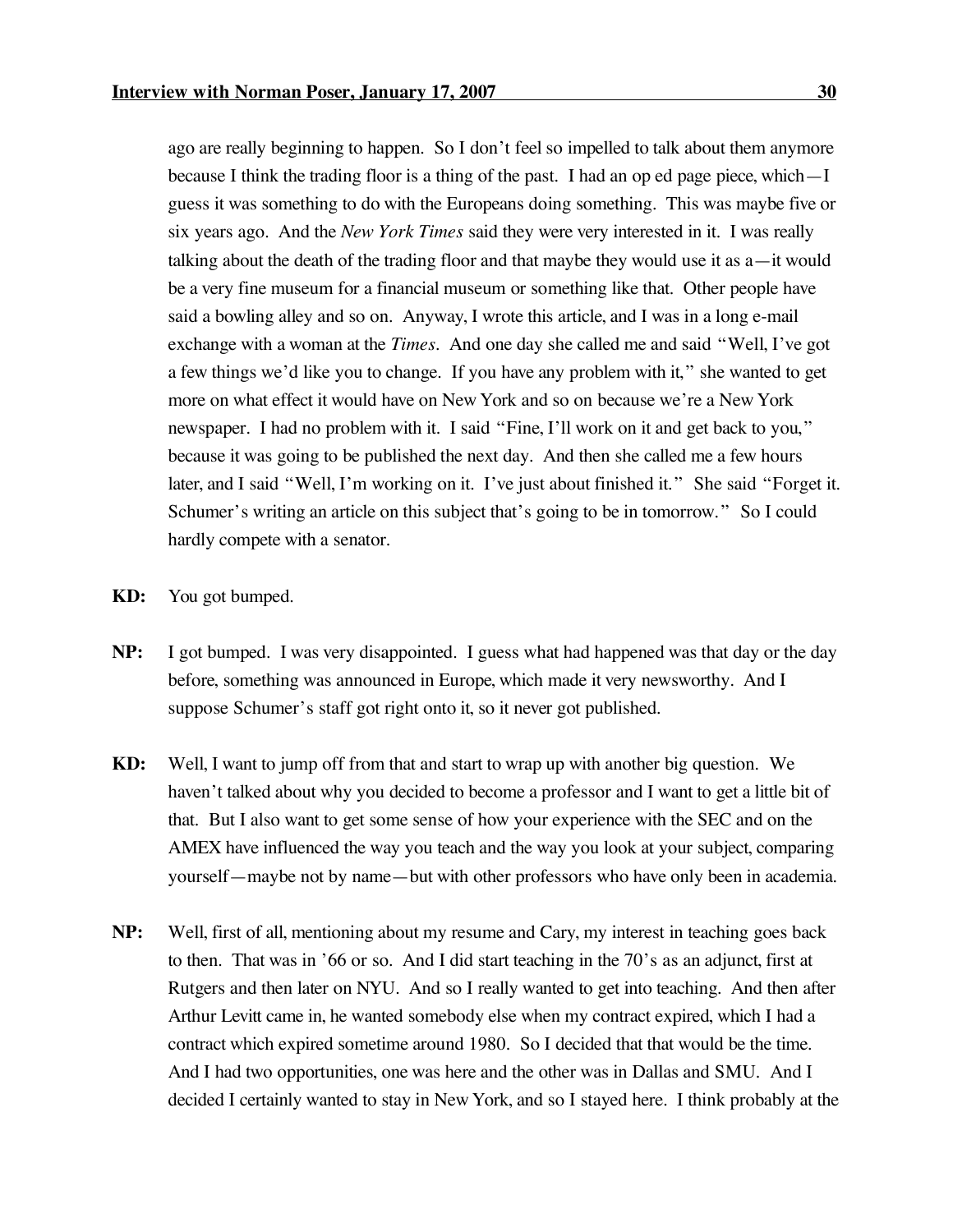time SMU was a better law school than this, but I'm not sure that's still true today. So it was something that I long wanted to do. And I had a problem because I was already over 50, and most academic institutions, they get somebody who's middle aged, figure well, here's somebody who just wants to coast and so on. So it was hard to be credible. But anyway, I was able to. I never looked back or regretted it for a minute. I've had a most satisfying career here.

As to the other question about methods of teaching and so on, I'm not that much of a theoretician. And there are a lot of people who teach corporations or securities from a theoretical, economic point of view and so on. That doesn't mean that analysis isn't important. Of course it is. I think that one of the things that has influenced my teaching is experience and having some real knowledge of what went on, at least in the medieval era of the 60's and 70's, which now seems so long ago. I mentioned doing consulting and expert testimony, and that has been very, very rewarding because, obviously, you make money out of it. But quite aside from that I get some feeling for what's going on, and I keep up with some of my old students and have lunch with them and say what are the issues today? What's really happening? A guy who is five years out of law school and working for a law firm that's doing securities work will tell me about stuff that's really happening and going on. So I think it enriches my teaching. The way I have seen it from over the years is that really it's like a three legged stool. There's the teaching, there's the writing and there's the consulting. And I think each one adds to the other two. So other people, obviously, do things differently and have different backgrounds and have different strengths. But for me, that's been—I'll give you an example. Maybe this is – we're being recorded here, aren't we?

**KD:** Yes

- **NP:** Well, I'll just tell you in general without being too specific. I was retained several years ago. Have you ever heard of the Salomon Brothers treasury bond scandal in 1991?
- **KD:** No, I think I missed that.
- **NP:** It was a terrible scandal. It ended with John Gutfreund and the other two top people at Salomon having to resign. Warren Buffett, who was a director, took over for a while because a guy called Mozer was, you might say, defrauding the U.S. Treasury. They said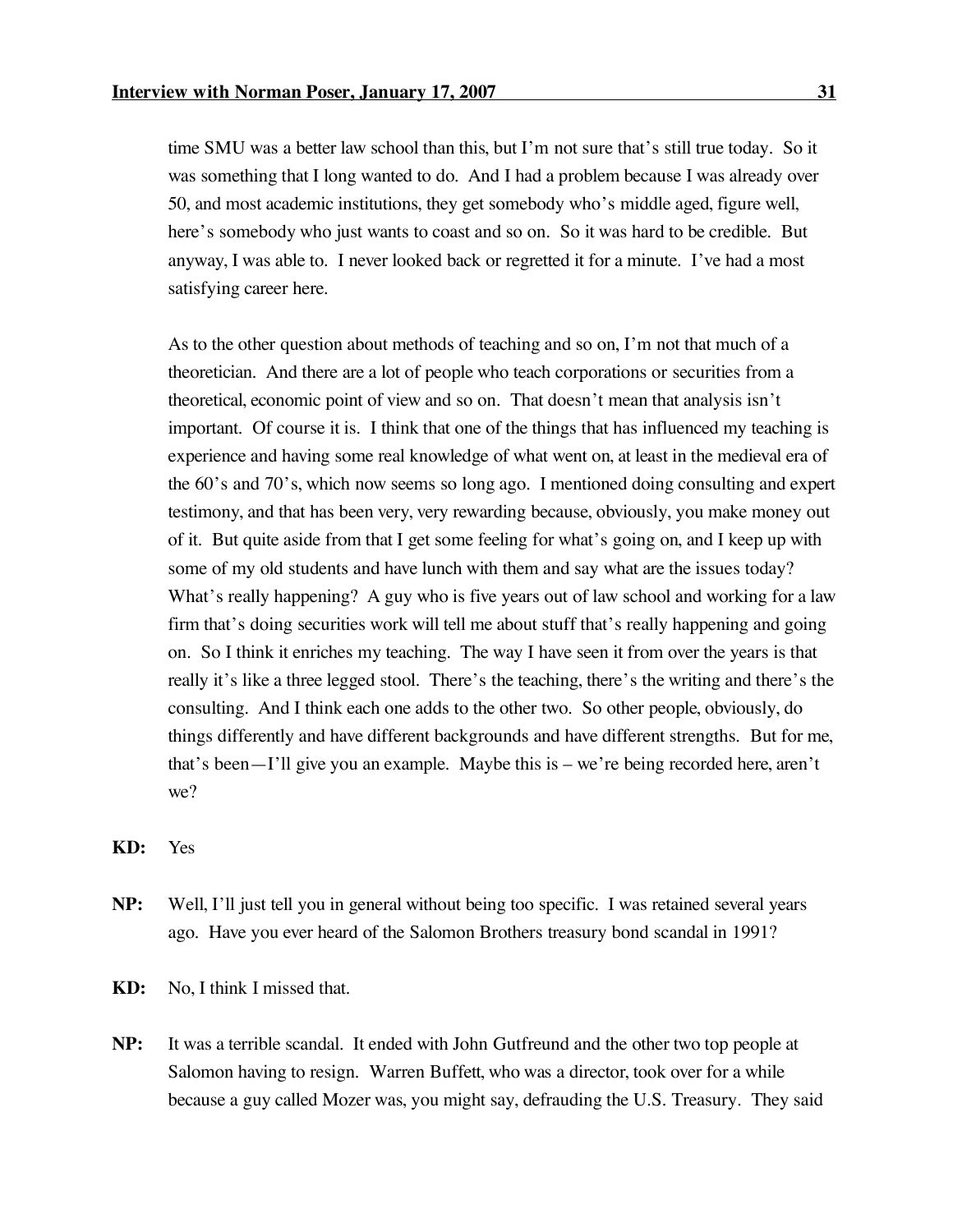when there was an issue of treasury bonds that no one firm would be allowed to bid for more than 35 percent of any particular issue. They didn't want to have one firm corner the market. And so what Salomon did, well this guy did at Salomon, was to take 35 percent, and put another 35 percent in the name of a client and then transfer it. And the top people, including Gutfreund, knew about it, learned about it, but didn't do anything and didn't report it to the government.

- **KD:** Okay.
- **NP:** So it was a major scandal. And, eventually, the general counsel, who was an ex-SEC guy called Donald Feuerstein, had to resign—
- **KD:** Yes.
- **NP:** —because he knew about it. And I think he was acting totally in good faith because he tried to get Gutfreund to report it to the government, but maybe he didn't do enough. The SEC wrote a report about him at the same time that they found Gutfreund and the other two, Strauss and John Meriwether, who later became head of the Long Term Capital Fund—a later disaster—
- **KD:** Another disaster.
- **NP:** They all had to leave and they were disciplined by the SEC. So later on Salomon brought a derivative action against the three people, and there was a lot of litigation about that. I was brought in as a consultant involving that case. And it turns out that that case is now one of the leading cases on the duty to supervise, and it's in all the case books. Well, when I get to that case, I can talk about it in a meaningful way—
- **KD:** I'll bet.
- **NP:** —without necessarily giving away any confidences, but I really know what that case is all about. And that's just an example of being able to teach in a way that is, perhaps, more interesting to the students, and perhaps more educational. One thing I like to do is, every year or so when the Supreme Court decides a securities case, is take some students down to listen to the oral argument. I always find it a great experience to hear, even though I usually